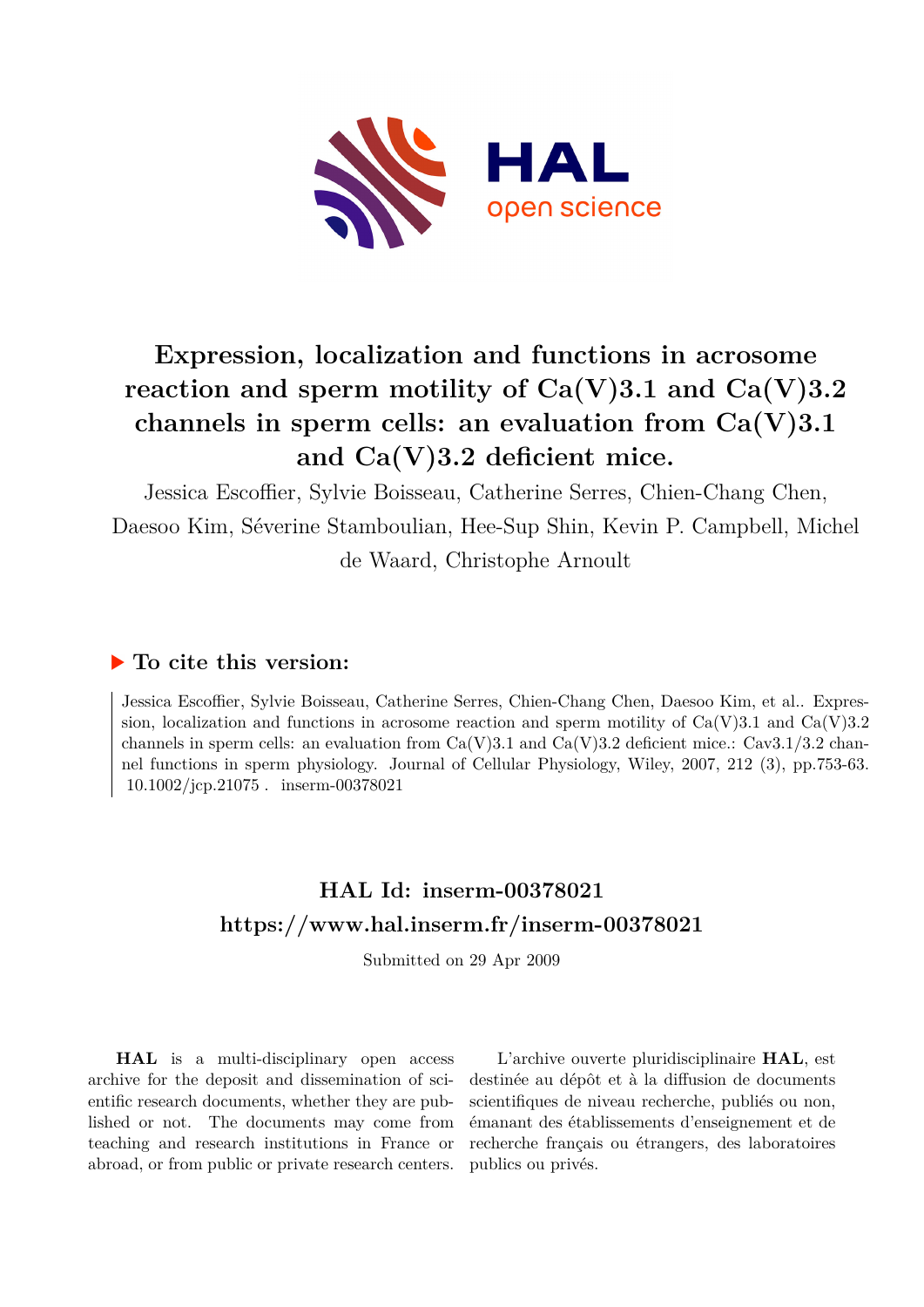## **Expression, localization and functions in acrosome reaction and sperm motility of**   $Ca<sub>V</sub>3.1$  and  $Ca<sub>V</sub>3.2$  channels in sperm cells: an evaluation from  $Ca<sub>V</sub>3.1$  and  $Ca<sub>V</sub>3.2$ **deficient mice**

**Jessica Escoffier<sup>1</sup> , Sylvie Boisseau<sup>1</sup> , Catherine Serres<sup>2</sup> , Chien-Chang Chen<sup>3</sup> , Daesoo Kim4 , Séverine Stamboulian<sup>1</sup> , Hee-Sup Shin<sup>4</sup> , Kevin P Campbell<sup>3</sup> , Michel De Waard<sup>1</sup> and Christophe Arnoult<sup>1</sup> \*** 

<sup>1</sup> INSERM U607, Laboratoire "Canaux Calciques Fonctions et Pathologies", CEA/Grenoble, DRDC; Université Joseph Fourier, Grenoble France

<sup>2</sup> Service d'Histologie-Embryologie-Biologie de la Reproduction, Université Paris René Descartes – Faculté de Médecine, Paris, France

 $3$  Howard Hughes Medical Institute, Department of Physiology and Biophysics, Roy J. and Lucille A. Carver College of Medicine, University of Iowa, Iowa City, USA.

<sup>3</sup> National CRI Center for Calcium and Learning, Korea Institute of Science and Technology, Cheongryang, Seoul, Republic of Korea

\* Corresponding author Christophe Arnoult CEA/Grenoble Laboratoire "Canaux Calciques Fonctions et Pathologies" Unité INSERM 607 17 rue des martyrs, F-38054 Grenoble Cedex 9- France Tel (33) 438 78 38 90 01 Fax (33) 438 78 50 41 E-mail : carnoult@cea.fr

Number of figures : 9 Number of words: 7077 Run header: Ca<sub>V</sub>3.1/3.2 channel functions in sperm physiology

1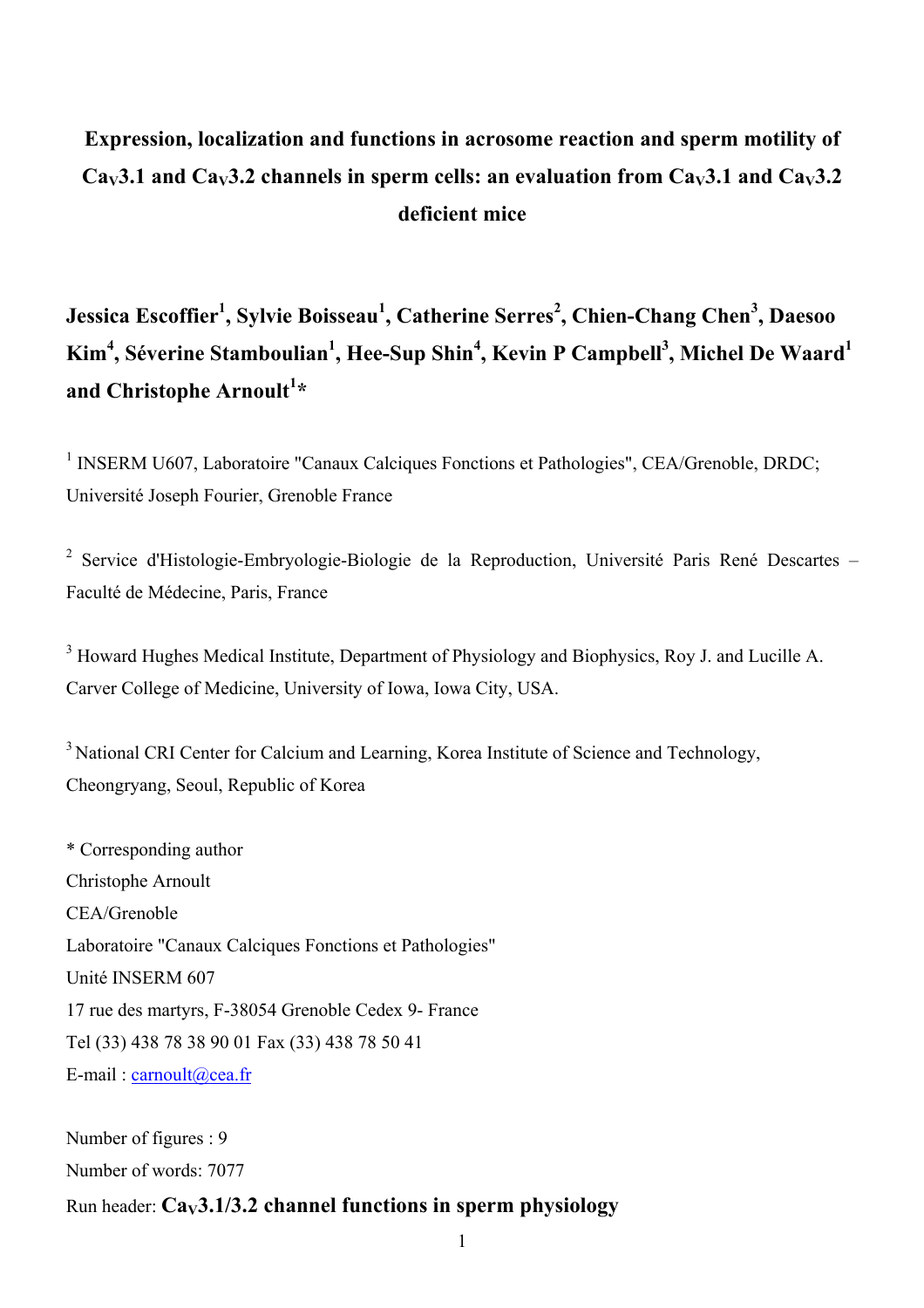Keywords : Calcium channels; Ca<sub>V</sub>3.1; Ca<sub>V</sub>3.2; spermatogenic cell; acrosome reaction; sperm **motility.**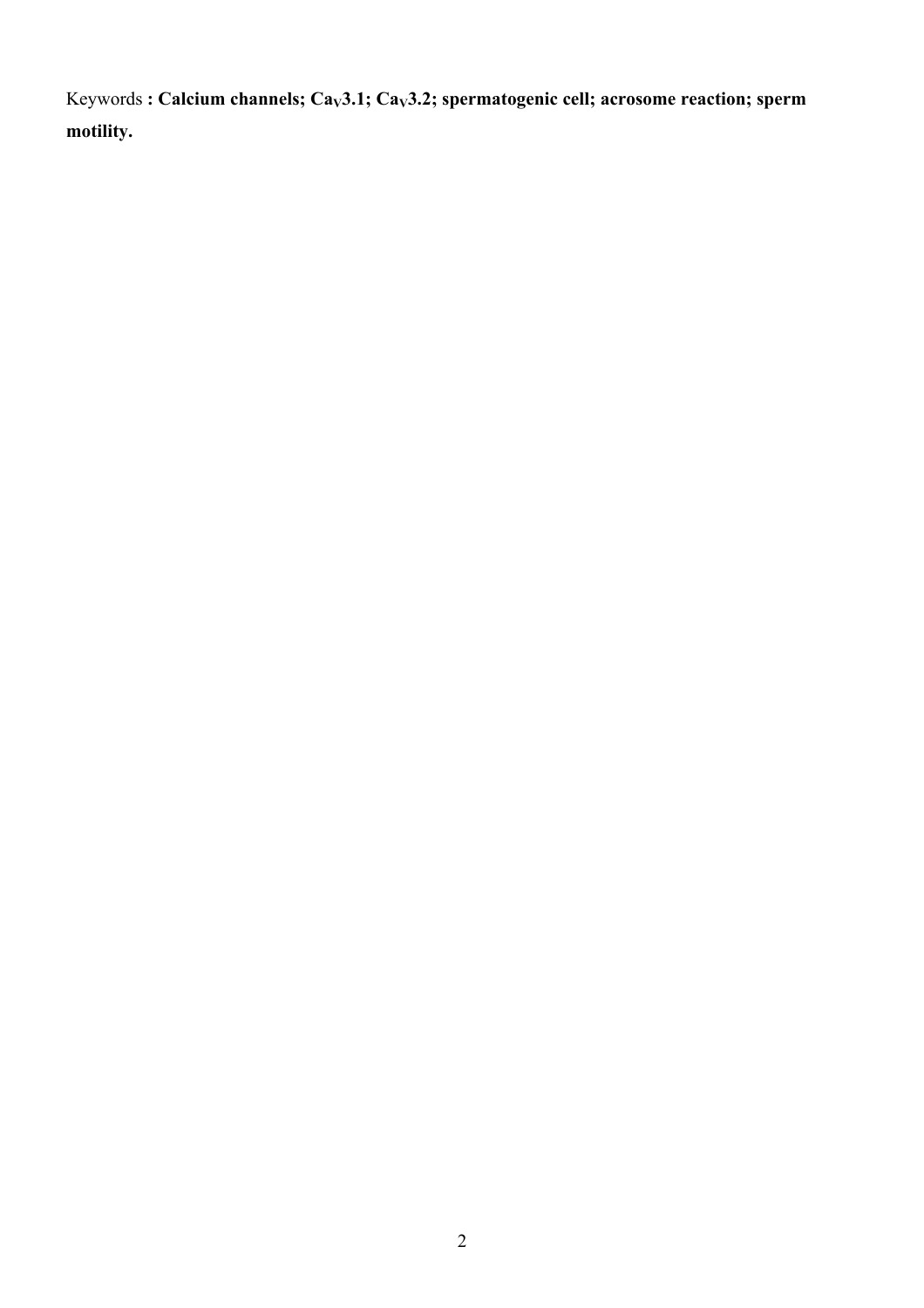### **SUMMARY**

In sperm cell, voltage-dependent calcium channels (VDCC) have been involved in different cellular functions like acrosome reaction (AR) and sperm motility. Multiple types of VDCC are present and their relative contribution in these functions is still a matter of debate. Based mostly on pharmacological studies, Low-Voltage-Activated Calcium Channels (LVA-CC), responsible of the inward current in spermatogenic cells, were described as essential for AR in sperm cell. The development of  $Cav3.1$  or CaV3.2 null mice provides the opportunity to evaluate the involvement of such LVA-CC in acrosome reaction and sperm motility, independently of pharmacological tools. The depolarization-induced current is fully abolished in spermatogenic cells from  $Cav3.2$  deficient mice. The spermatogenic inward current is thus only due to  $Ca<sub>V</sub>3.2$  channels. We showed that  $Ca<sub>V</sub>3.2$  channels are maintained in mature sperm cells by Western blot and immunohistochemistry experiments. Calcium imaging experiments revealed that calcium influx in response to KCl is reduced but not abolished in  $Cav3.2$  null mature sperm in comparison to control sperm cells, demonstrating that CaV3.2 channels are functional in mature sperm cell. On the other hand, no difference was noticed in calcium signaling induced by solubilized zona pellucida. Moreover, neither Western blot or immunohistochemistry, nor calcium imaging experiments, suggest the presence of  $Ca<sub>V</sub>3.1$  in sperm head. Despite the  $Ca<sub>V</sub>3.2$  channels contribution in KCl-induced calcium influx, the reproduction parameters (number of sperm per epididymis, pups number, delay between mating and delivery), and the cellular functions (AR and sperm motility) remain intact in  $C_{av}3.2$ deficient mice. These data demonstrate that in sperm, besides  $Ca<sub>v</sub>3.2$  channels, other types of VDCC are activated during the voltage-dependent calcium influx of AR, these channels likely belonging to highvoltage activated  $Ca^{2+}$  channels family. The conclusion is that voltage-dependent calcium influx during acrosome reaction is due to the opening of redundant families of calcium channels.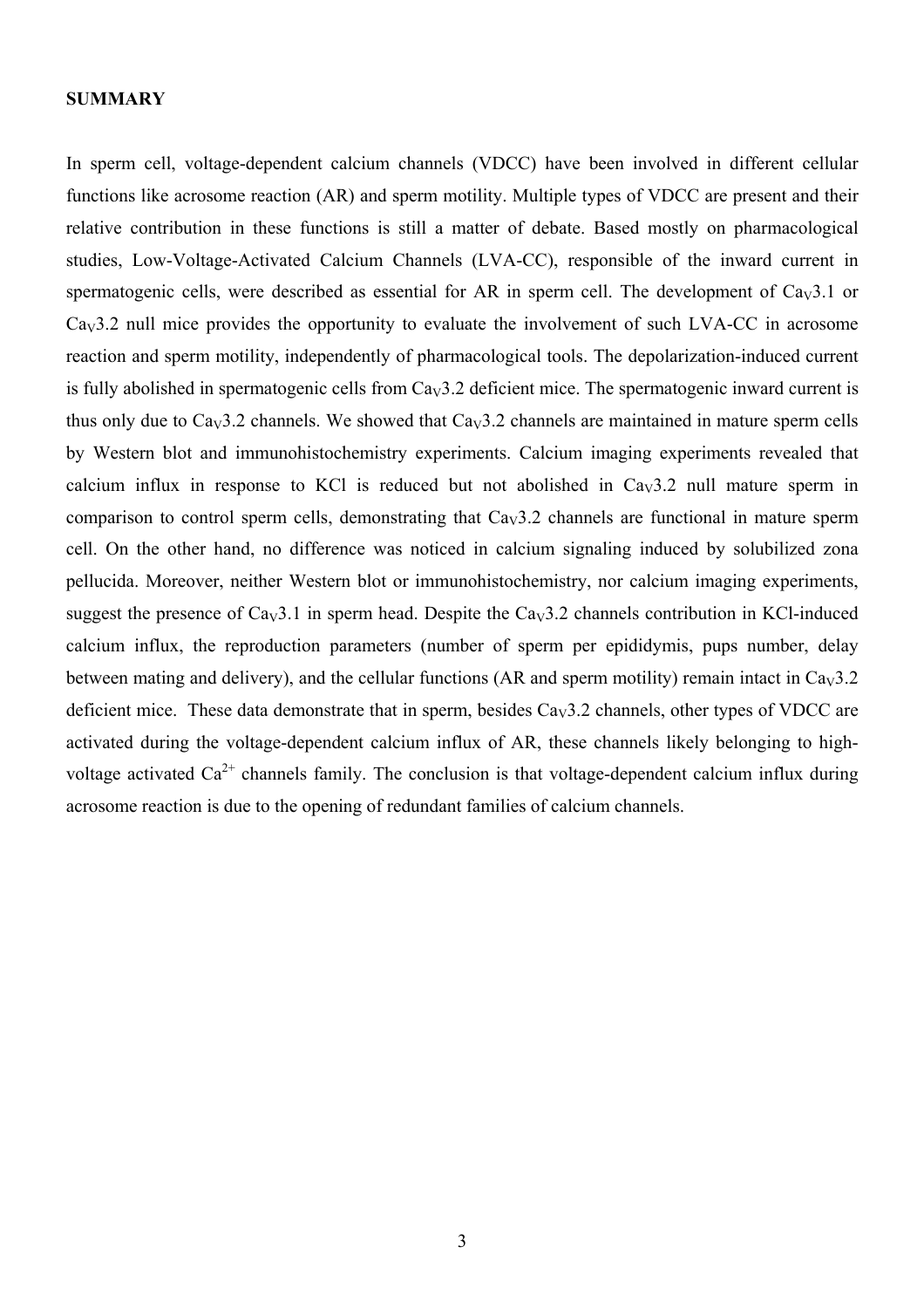#### **INTRODUCTION**

The acrosome reaction (AR), the first step of fertilization, is an exocytotic event, allowing sperm to cross the zona pellucida (ZP) and to become competent for fusion with the oocyte, by unmasking the izumo protein (Inoue et al, 2005). ZP3, one of the three glycoproteins present in the zona pellucida, represents the main physiological agonist of the AR in rodent. The fusion of the outer acrosomal membrane with the plasma membrane is dependent of a cytoplasmic calcium rise. The calcium signaling requires the successive opening of at least three different types of calcium channels. Voltage-dependent calcium channels (VDCC), localized in the plasma membrane, are the first to be activated. Subsequently, an Inositol-1,4,5-triphosphate (InsP3) receptor, localized in the outer membrane of the acrosome, is activated (Walensky and Snyder, 1995; O'Toole et al, 2000) and leads to the calcium depletion of the acrosome, an operational calcium store (De Blas et al, 2002; Herrick et al, 2004). The depletion of this store finally leads to the activation of store-operated calcium channels like TRPC2 (Jungnickel et al, 2001).

The successive activation of these channels determines two phases in the sperm acrosome calcium signaling: i) during a first phase, the opening of VDCCs elicits a very short transient calcium rise, of about 100 msec duration (Arnoult et al, 1999), ii) a second phase, corresponding to the activations of the InsP3 receptor and subsequently TRPC store-operated calcium channels, is characterized by a slow calcium increase (between few second to few minutes, dependent of reports), followed by a long lasting calcium entry. Different types of VDCC blockers like amiloride, PN200-110 (a dihydropyridine) or pimozide (a diphenylbutylpiperidine) inhibit both the calcium transient and the subsequent slow calcium increase and calcium plateau (Arnoult et al, 1996; Arnoult et al, 1999). In consequence, the calcium influx through VDCC is currently understood as the key triggering element for the second phase of calcium signaling in sperm cells.

Voltage-dependent calcium channels are subdivided in high-voltage (HVA) and low-voltage-activated (LVA) calcium channels, represented by L, N, P/Q, R and by T-type calcium channels, respectively. At the molecular level, 10 different genes encode for VDCC  $\alpha_1$  subunits, the pore subunit. The molecular characterization of VDCC present in sperm cells and their respective role in the sperm physiology is a hotly debated and studied question (Zhang et al, 2006; Arnoult et al, 1996; Santi et al, 1996; Goodwin et al, 1997; Goodwin et al, 1998; Arnoult et al, 1999; Westenbroek and Babcock, 1999; Serrano et al, 1999; Jagannathan et al, 2002; Stamboulian et al, 2004).

Owing to the high difficulties to record voltage-dependent calcium currents in mature sperm cells, many groups have worked on the molecular characterization of voltage-dependent channels in spermatogenic cells (Lievano et al, 1996; Arnoult et al, 1996; Espinosa et al, 1999; Sakata et al, 2001; Jagannathan et al, 2002; Stamboulian et al, 2004). In these cells, only T-type calcium currents are recorded during patchclamp experiments. Although mRNA encoding for both  $Ca<sub>v</sub>3.1$  (Sakata et al, 2001) and  $Ca<sub>v</sub>3.2$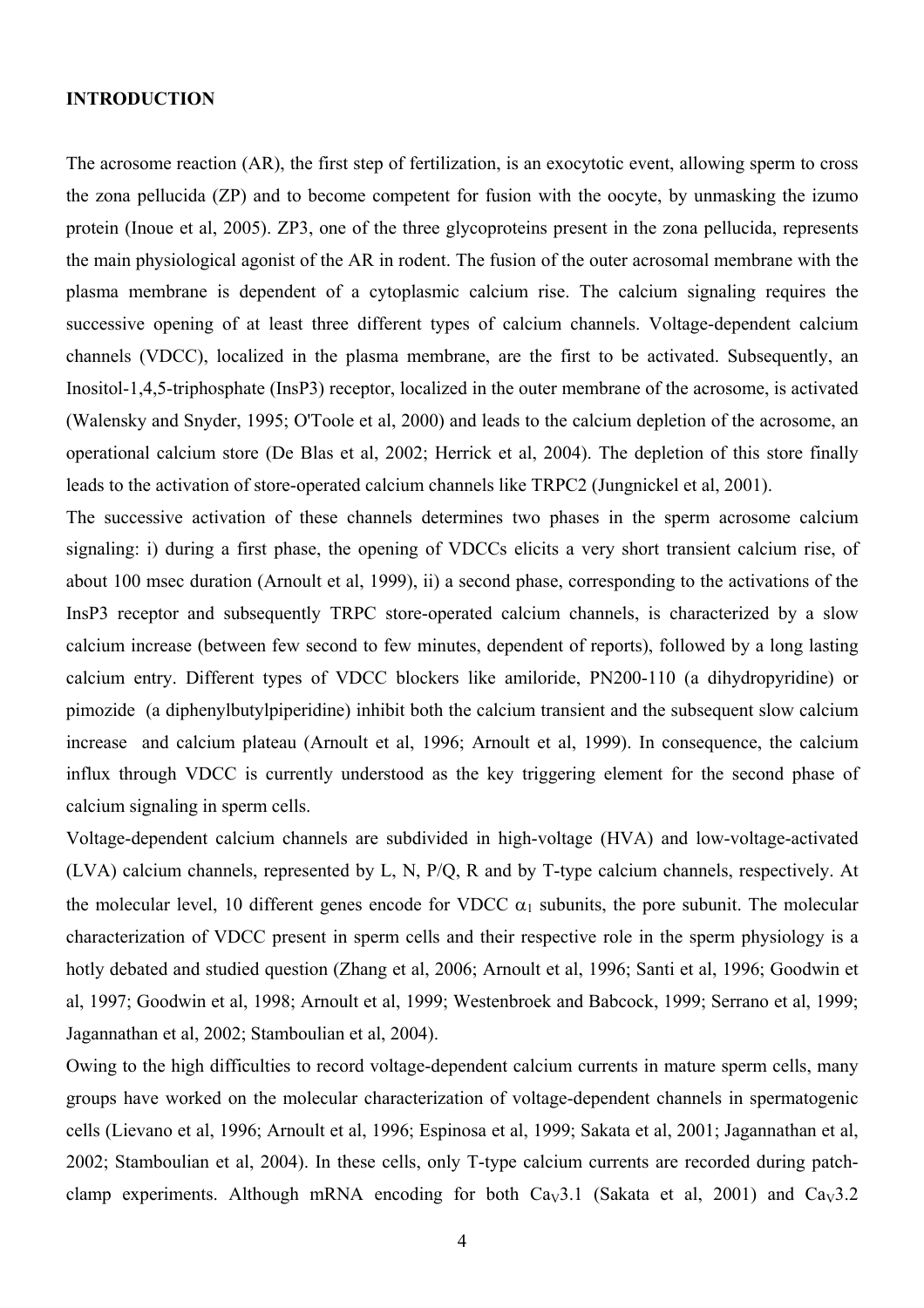(Jagannathan et al, 2002) have been found in spermatogenic cells, results from  $Ca<sub>v</sub>3.1$  deficient mice suggested that  $Ca<sub>v</sub>3.2$  is the main calcium channel in spermatogenic cells (Stamboulian et al, 2004). On the other hand, several authors have claimed that part of the T-type current in spermatogenic cells could be due to activation of HVA channels,  $Cay1.2$  (Goodwin et al, 1999) or  $Cay2.2$  and  $Cay2.3$  (Wennemuth et al, 2000). The development of transgenic mice deficient in  $Ca<sub>v</sub>3.2$  channels provides the opportunity to evaluate the actual contribution of  $Ca<sub>v</sub>3.2$  channels in the inward calcium current of spermatogenic cells. In this manuscript, we compare for the first time the inward calcium current density from wild-type spermatogenic cells with those of spermatogenic cells isolated from  $Ca<sub>V</sub>3.1$  or  $Ca<sub>V</sub>3.2$  deficient mice. The inward current elicited by depolarization is fully abolished in spermatogenic cells obtained from  $C_{av}3.2$ deficient mice. This result ends a long-term controversy over the molecular identity of the LVA inward current in spermatogenic cells: this current is due only to activation of  $Ca<sub>V</sub>3.2$  channels. In mature sperm cells, Western blotting experiments demonstrate for the first time the presence of  $Cav3.2$  channel protein. By immunohistochemistry, we illustrate that  $Ca<sub>v</sub>3.2$  is localized in a specific patch of the plasma membrane located at the base of the acrosome, an area known to be the starting point of the calcium signaling during the acrosome reaction. Moreover, this area of the plasma membrane that contains the  $Cay3.2$  channels overlays the external acrosomal membrane involved in exocytosis during acrosome reaction, since the  $Cav3.2$  immunoreactivity is lost on acrosome reacted spermatozoa. Because of the presence of  $Ca<sub>v</sub>3.2$  channels in mature sperm cells, it was important to evaluate the contribution of  $Cav3.2$  channels in sperm calcium signaling. First, we evaluated the contribution of  $Cav3.2$  channels in voltage-dependent calcium influx, induced by high external  $K^+$ . The depolarization-induced calcium signaling is biphasic: a calcium rise followed by a calcium plateau. In  $Ca<sub>v</sub>3.2$  deficient mice, both calcium rise and calcium plateau are reduced, demonstrating the functional state of  $C_{av}3.2$  channels in mature sperm cell. Second, we evaluated the importance of such channels in calcium signaling induced by solubilized ZP. In Ca<sub>V</sub>3.2<sup>-/-</sup> sperm, the calcium signaling induced by ZP was identical to the one measured in wild type sperm.

Concerning  $Cay3.1$  channels, we were unable to find any specific staining with an antibody designed specifically against Ca<sub>V</sub>3.1 channels, in agreement with the electrophysiological data. Moreover, the calcium signaling induced by high  $K^+$  is not affected in Ca<sub>V</sub>3.1 deficient mice. These data, taken together, strongly suggest that  $Cav3.1$  channels do not play a physiological role in sperm.

Despite the presence of  $Ca<sub>v</sub>3.2$  channels and their contribution in K<sup>+</sup>-induced calcium influx, the reproduction parameters (sperm concentration per epididymis, pups number, delay between mating and delivery), and the cellular functions (AR and sperm motility) of  $Ca<sub>v</sub>3.2$  deficient mice remain intact. These data demonstrate that in sperm, besides  $Ca<sub>V</sub>3.2$  channels, other types of VDCC are activated during the voltage-dependent calcium influx of AR. The absence of reproduction phenotype at the animal or cellular levels, indicates that the expression of different types of VDCC are redundant.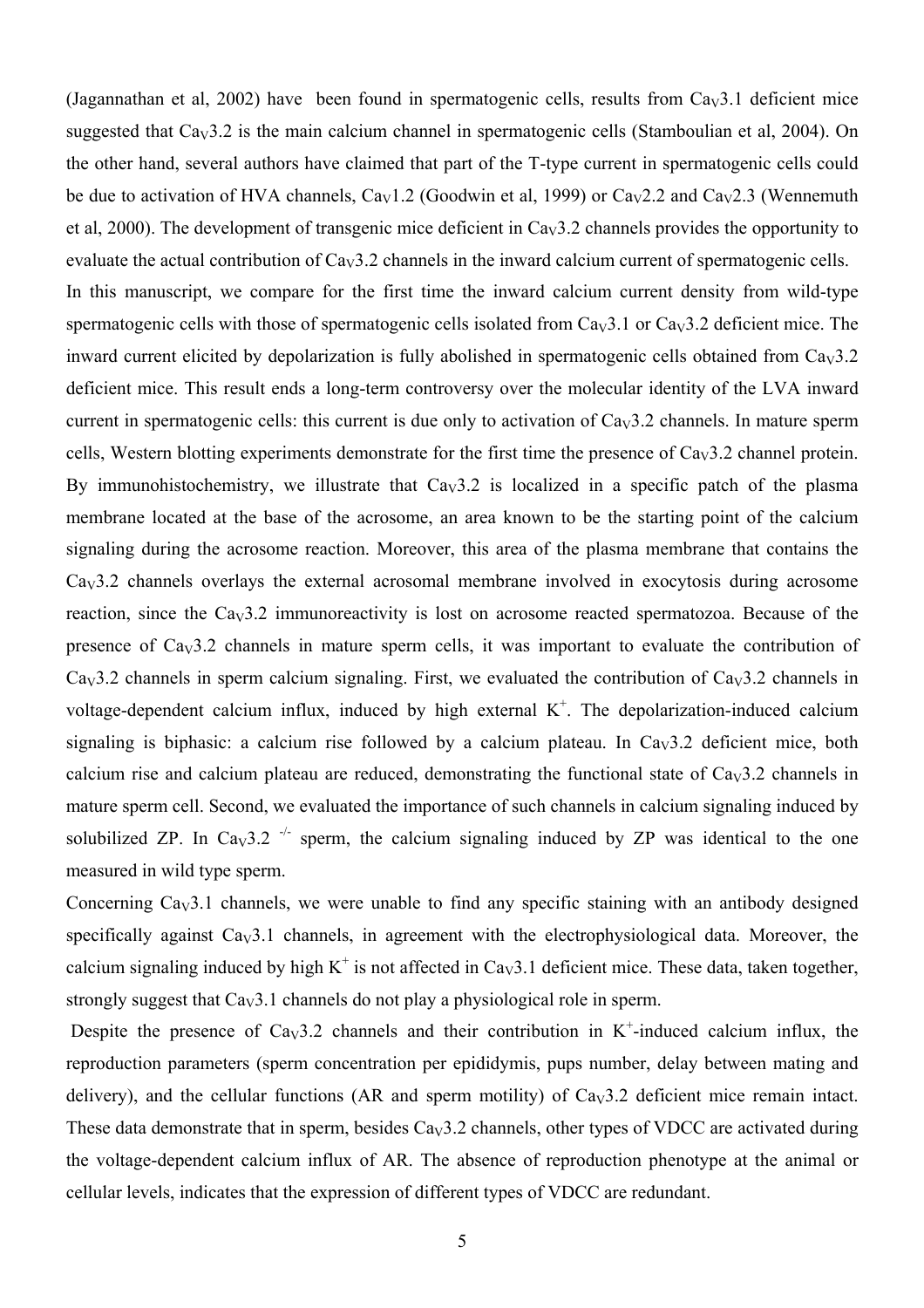Finally, we show in this paper that the motility parameters of sperm from  $Ca<sub>v</sub>3.1$  or  $Ca<sub>v</sub>3.2$  deficient animals are not statistically different to those obtained from sperm of wild type animals, suggesting that neither  $Cav3.1$  nor  $Cav3.2$  are involved in sperm motility.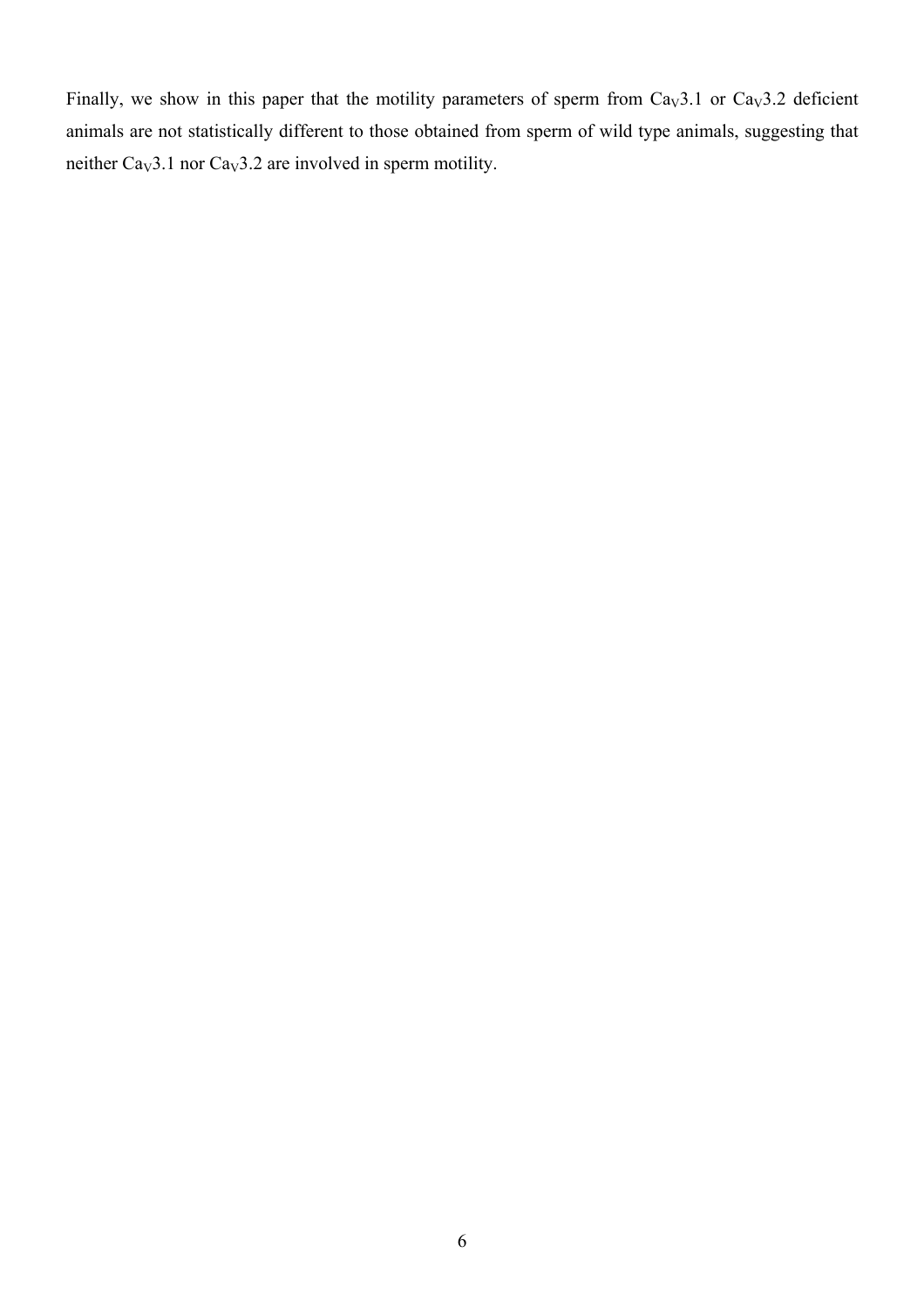#### **MATERIALS AND METHODS**

### *Biological preparations*

**Knock-out mice:**  $Cay3.1$  (Kim et al, 2001b) and  $Cay3.2$  (Chen et al, 2003) deficient mice have been described previously. Control mice corresponded to C57BL/6 males if non specified (Charles River-France). The genetic backgrounds of both knockout mice are different. The genetic background of  $Ca<sub>v</sub>3.1$ deficient mice is a cross between C57Bl/6 strain and SVJ129 strain. On the other hand, the genetic background of  $Ca<sub>V</sub>3.2$  deficient mice is a C57Bl/6 strain.

**Spermatogenic cells preparation**: Seminiferous tubules were isolated from the testes of mice (8- 16 weeks old) and incubated at 37°C for 30 minutes in 3 ml of a solution containing (mM): NaCl (150), KCl (5), CaCl<sub>2</sub> (2), MgCl<sub>2</sub> (1), NaH<sub>2</sub>PO<sub>4</sub> (1), NaHCO<sub>3</sub> (12), D-glucose (11), pH 7.3 and collagenase type IA (1 mg/ml - Sigma). Tubules were rinsed twice in collagenase-free medium and cut into 2 mm sections. Spermatogenic cells were obtained by manual trituration and attached to culture dishes coated with Cell-Tak (Beckton Dickinson France). Pachytene spermatocytes and round spermatids are the prominent cell types obtained from the diploid meiotic and the haploid post-meiotic stages of spermatogenesis, respectively. These cells are readily distinguished based on cellular and nuclear morphology (Romrell et al, 1976). These stages were routinely used for electrophysiological recordings. However, similar results were obtained with both stages and data were pooled for presentation.

**Sperm membrane preparation:** Sperm cells, obtained by manual trituration of caudae epididymes from Ca<sub>V</sub>3.1, Ca<sub>V</sub>3.2 deficient mice or control C57Bl/6 mice (16 weeks old, Charles River), were pelleted (500 g , 10 minutes) and re-suspended in RIPA buffer containing in (mM) Tris (50), NaCl (150), 0,1 % SDS, 1% NP-40, 0,5 % DOC) complemented with a cocktail of protease inhibitors (Complete Mini, EDTA-free, Roche). Sperm cells were then sonicated (SONICATOR ULTRASONIC PROCESSOR XL, MISONIX INCORPORATED) for 1 sec on ice, repeated 30 times, with 7 sec intervals. Cell debris were pelleted (500 g, 15 minutes) and the supernatant used for Western blotting. To obtain a head-plasma membrane enriched fraction, sperm were capacitated in M16 (Sigma-Aldrich France) supplemented with 2% BSA (fraction V, Sigma-Aldrich France) pH 7.4 for 1 hour at 37°C. Sperm were pelleted (500 g, 10 minutes) and treated with 10  $\mu$ M A23187 during 30 minutes at 37°C in the presence of a cocktail of protease inhibitors. Sperm were then centrifuged 5 minutes at 1000 g. The supernatant was collected and subsequently ultra-centrifuged at 100 000 g for 1 hour at 4°C. The pellet was re-suspended in RIPA buffer.

**Cell culture and transfection:** HEK-293 cells were grown in Dulbecco's Modified Eagle's Medium (DMEM, Invitrogen) supplemented with 10% FBS (Invitrogen) and 1% penicillin/streptomycin and transiently transfected with a plasmid containing  $Cay3.1$  cDNA (generous gift of Dr Anne Feltz) or CaV3.2 cDNA (generous gift of Dr Emmanuel Bourinet), using JetPEI from Qbiogene according to the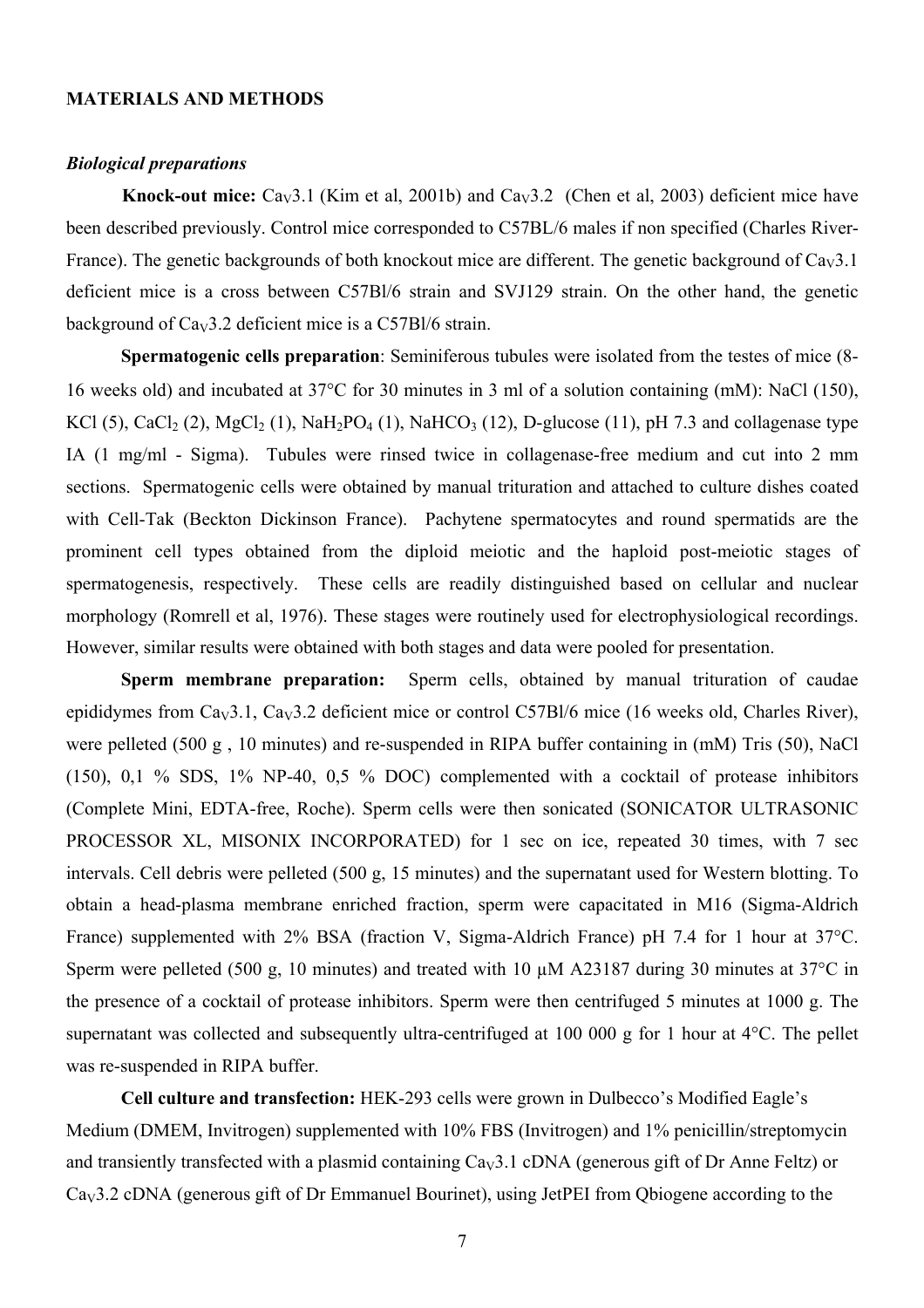instructions of the manufacturer. Two days after transfection, transfected and control cells were collected and re-suspended in RIPA buffer complemented with a cocktail of protease inhibitors (Complete Mini, EDTA-free, Roche).

#### *Electrophysiological recordings*

 $Ca<sup>2+</sup>$  currents were recorded in the whole-cell configuration of the patch-clamp technique. Pipettes were pulled from Corning #7052 glass (Gardner Glass Co., CA) and fire polished. Pipette resistance was 1-3 MΩ. Currents were obtained with an Axopatch 200B amplifier (Axon Instruments). All traces were corrected for leak currents, filtered at 2 kHz, and digitized at 20 kHz.

The pipette solution was designed to eliminate all  $K^+$  currents and consisted of the following components (mM): Cs-glutamate (130), D-glucose (5), HEPES (10), MgCl<sub>2</sub> (2.5), Mg<sub>2</sub>ATP (4), EGTA-Cs (10) pH 7.2 (adjusted with 1 N CsOH). For experiments, the bath solution was changed to a recording solution containing (mM): NaCl (100), KCl (5), CaCl<sub>2</sub> (10), MgCl<sub>2</sub> (1), TEA-Cl (26), Na-lactate (6), HEPES (10), D-glucose (3.3) and pH 7.4 (adjusted with 1 N NaOH). All experiments were done at room temperature  $(\sim 25 \text{ °C})$ .

## *Primary antibodies*

For Western blotting, Antibodies against  $Ca<sub>V</sub>3.2$  (sc-16261) were from Santa Cruz Biotechnology, Inc. CA U.S.A. In the absence of specific commercial antibodies designed for immuno-histochemistry, we designed two antipeptide antibodies against the II-III loop of the  $Cav3.2$  channels, a region presenting no homology with other VDCC. The peptides have been chosen in the II-III loop of the alpha<sub>1</sub> subunit and correspond to the amino acids 1025-1034 ( Ab-1025) and 1169-1180 (Ab-1169) of the swissprot locus CAC1H\_MOUSE, accession O88427. Antibodies against Ca<sub>V</sub>3.1 were from Alomone Labs - Israel.

## *Western blot analysis*

Proteins of sperm enriched plasma membrane preparation were separated on 10% polyacrylamide denaturing gels and elecrotransferred for 90 minutes at 350 mA to Immobilon P transfer membrane (Millipore). The membranes were then blocked 60 minutes with 4% non-fat dry milk (Biorad) in PBS Tween 0.1%. The primary antibody was added and incubated overnight at 4°C. After washing in PBS Tween 0.1%, the secondary antibody was added at 1:10,000 during 3 hours at room temperature. Brain and testis proteins were separated on 7% polyacrylamide denaturing gels and elecrotransferred over night at 22 V to Immobilon P transfer membrane (Millipore). The membranes were then blocked over night with 5% non-fat dry milk (Biorad) in PBS Tween 0.1%. The primary antibody was added and incubated for 2h00 at room temperature. After washing with 5% non-fat dry milk (Biorad) in PBS Tween 0.1%, the secondary antibody was added at 1:10,000 during 30 minutes at room temperature. The reactive proteins were detected using chemiluminescence assay followed by exposure to Biomax film (Kodak).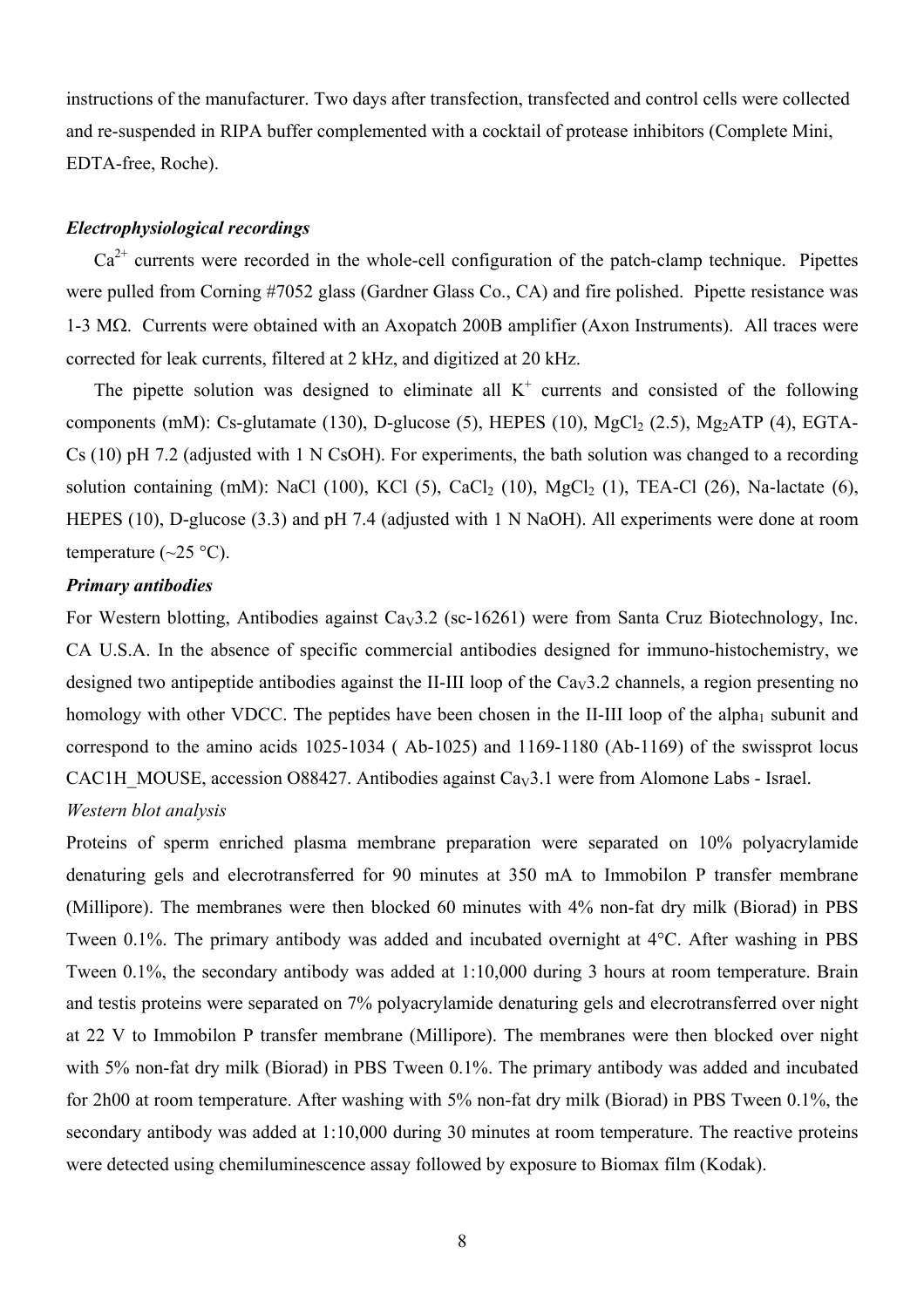### *Immunohistochemistry and indirect immunofluorescence*

Sperm cells were harvested from the caudae epididymes, washed in PBS and fixed in 4% PFA for 30 minutes on ice. Fixed spermmatozoa were allowed to air-dry on poly-L-Lysine coated slides. The slides were washed in PBS (3 x 5 minutes), 50 mM NH<sub>4</sub>Cl (2 x 15 min), PBS (3 x 5 min), 0.1% triton X-100 in PBS (15 min) and PBS (3 x 5 min). Slides were blocked with 1% BSA and 2% normal goat serum during 60 min at room temperature. Antibodies against  $Cav3.1$  or  $Cav3.2$  alpha1 subunit, as described above were diluted in blocking solution at 1/100 and slides were incubated overnight at 4°C. Slides were then incubated 60 minutes with secondary alexa fluor546-conjugated antibodies (Molecular probes), diluted at 1/1000 and washed in PBS (3 x 5 minutes). For a double stain of the acrosomal status and  $Ca<sub>v</sub>3.2$ channels, lectin from Pisum sativum conjugated to fluorescein isothiocyanate (PSA-FITC, Sigma Aldrich, France) was used to label the acrosomal matrix, allowing to identify the PSA-FITC negative cells as acrosome reacted cells. For the double staining experiments, sperm cells were first treated with 10 µM A23187 for 30 minutes after a 60 minutes capacitation period in a solution (M2, Sigma-A.) containing 2% BSA, to obtain acrosome reacted sperm. Staining with PSA-FITC was used to evidence acrosome reacted sperm. Fixed sperm were washed in PBS for 3  $\times$  5 minutes and incubated with PSA-FITC (10 µg/ml in PBS) for 15 minutes at room temperature, in the dark before starting the immunostaining protocol for calcium channels detection.

Slides were analyzed on a confocal laser scanning microscope (Leica TCS-SP2, Mannheim)

## *Calcium imaging*

Sperm cells were obtained from C57Bl/6 mice (12 weeks old, Charles Rivers, France),  $Cav3.1$  and CaV3.2 deficient mice from caudae epididymides by manual trituration. The fraction of motile sperm was determined by visual inspection within 10 minutes, and preparations with <75% motile cells were discarded. Sperm were loaded with 5 µM of the calcium indicator Oregon green BAPTA 1-AM (Molecular probes) by a 40 minutes incubation (37°C) in a solution A containing (in mM): NaCl (109), KCl (4.8), MgCl<sub>2</sub> (1.2), CaCl<sub>2</sub> (1.7), KH<sub>2</sub>PO<sub>4</sub> (1.2), NaHCO<sub>3</sub> (10), HEPES (25), sodium lactate (25), sodium pyruvate (1), D-glucose (5.6) and BSA 0.1%.

Sperm were then centrifuged (5 minutes, 1200 rpm) and re-suspended in the solution A containing 2% BSA in order to promote *in vitro* capacitation for a period of 120 minutes incubation (37°C). Sperm were then centrifuged and re-suspended in the solution A without BSA and kept at 37°C until imaging experiment. 100 µl aliquots of capacitated sperm cells (6  $\times$  10<sup>6</sup> /ml) were transferred to an imaging chamber, in which the lower surface was a glass coverslip treated with Cell-Tak (Beckton-Dickinson, France). The chamber was then connected to the perfusion apparatus and at least 10 ml of fresh medium was washed through. All experiments were carried out at 37° C in a continuous flow of medium. Solubilized zona pellucida, prepared as precisely described (Rockwell and Storey, 2000), was introduced in the recording medium by adding 10 µL of a solution containing 20 solubilized ZP by µL (final volume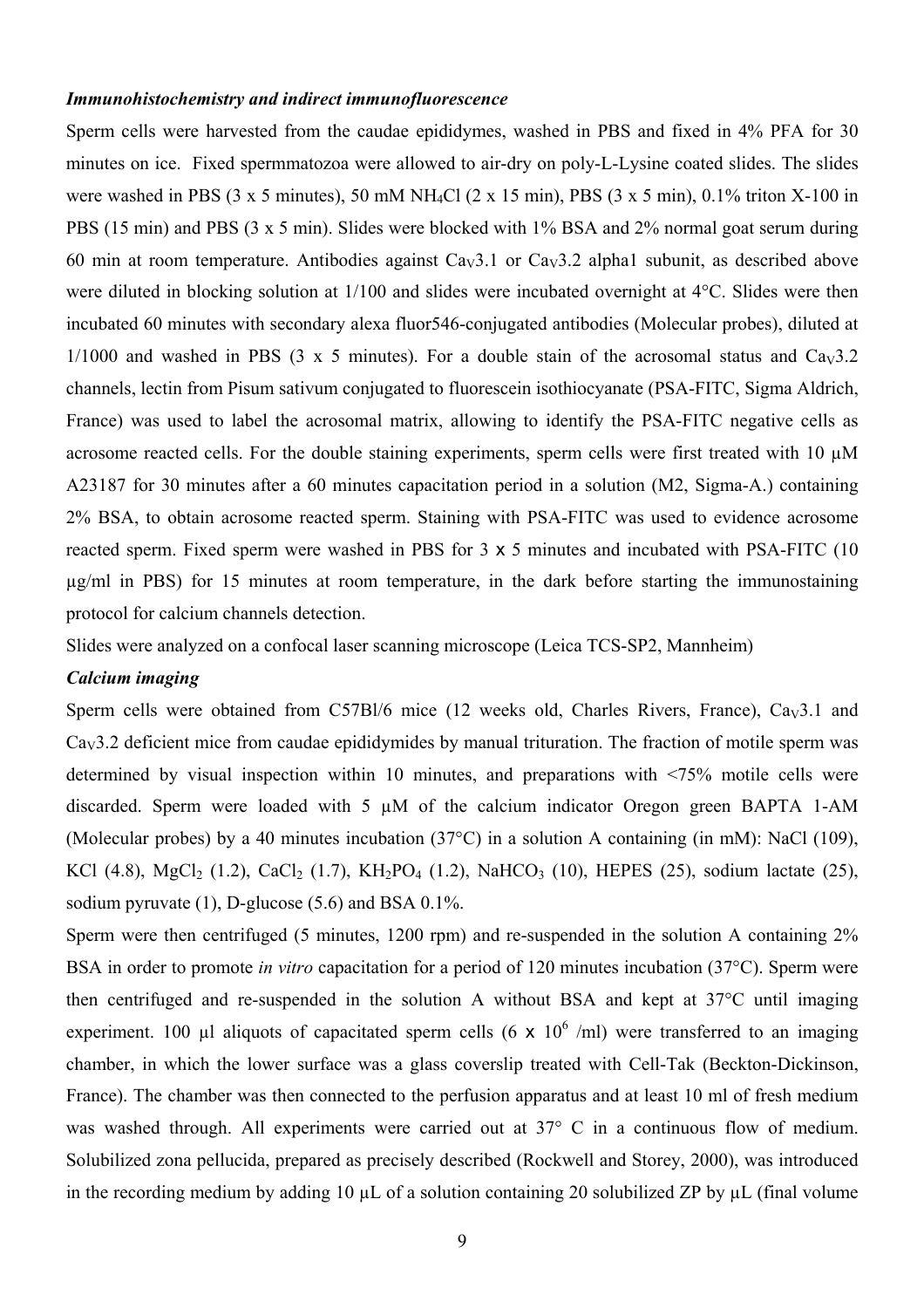100  $\mu$ L). Thus, the final solubilized ZP concentration is 2 ZP/ $\mu$ L. Only sperm presenting a motile flagellum were studied. Cells were imaged on an inverted Nikon TE200U microscope, fitted with an Xcite 120 EXFO source. Images were acquired with an IXON ANDOR TE885KCS-VP camera and the frame acquisition frequencies are 4 Hz for KCl and 1 Hz for ZP.

Data were processed offline using ANDOR IQ 1.5 software. Fluorescence was measured in the whole head of the sperm.

## *Acrosome reaction assay*

Sperm cells from the caudae epididymes were allowed to swim in M2 medium for 10 minutes. Then sperm cells were capacitated for 45 minutes at 37°C in M16 medium containing 20 mg/ml BSA. The AR was triggered by lacto-N-fucopentaose III-BSA (LNFP III-BSA). The compounds were injected in the capacitation medium and sperm were incubated for an additional period of 80 minutes. Sperm cells were then fixed in 4% PFA and stained with coomassie blue, as previously described (Arnoult et al., 1996).

M2 and M16 medium were purchased from Sigma and LNFP III-BSA from Dextra laboratories (Reading, UK). 1 mg of LNFP III-BSA was diluted in 500 µl of solution A, corresponding to a concentration of 23.6  $\mu$ M. LNFP III-BSA was used at a final concentration of 5  $\mu$ M.

### *Computer-assisted motility analysis*

Five hundred µl of sperm suspension in M2 medium were mixed with the same volume of M2 medium containing 4% BSA ( Fraction V Sigma) to initiate the capacitation. After incubation for 1 hour at 37°C , 10 µl of the sperm suspension was immediately placed onto analysis chamber ( 2X-CEL Slides , 80 µm depth, Leja Products B.V., Netherlands) kept to 37°C for microscopic quantitative study of sperm movement.

Sperm motility parameters were measured at 37°C using a sperm analyzer (Hamilton Thorn Research, Beverley , USA). The settings employed for analysis were as followed: acquisition rate: 60 Hz; number of frames: 30; minimum contrast: 30; minimum cell size: 4; low-size gate: 0.13; high-size gate: 2.43; lowintensity gate: 0.10; high-intensity gate: 1.52; minimum elongation gate: 5; maximum elongation gate: 100 ; magnification factor: 0.81.

The motility parameters measured were: straight line velocity (VSL); curvilinear velocity (VCL); averaged path velocity (VAP) ; amplitude of lateral head displacement (ALH) ; beat cross frequency (BCF); linearity (LIN); straightness (STR). A minimum of 100 motile spermatozoa by sample was analysed.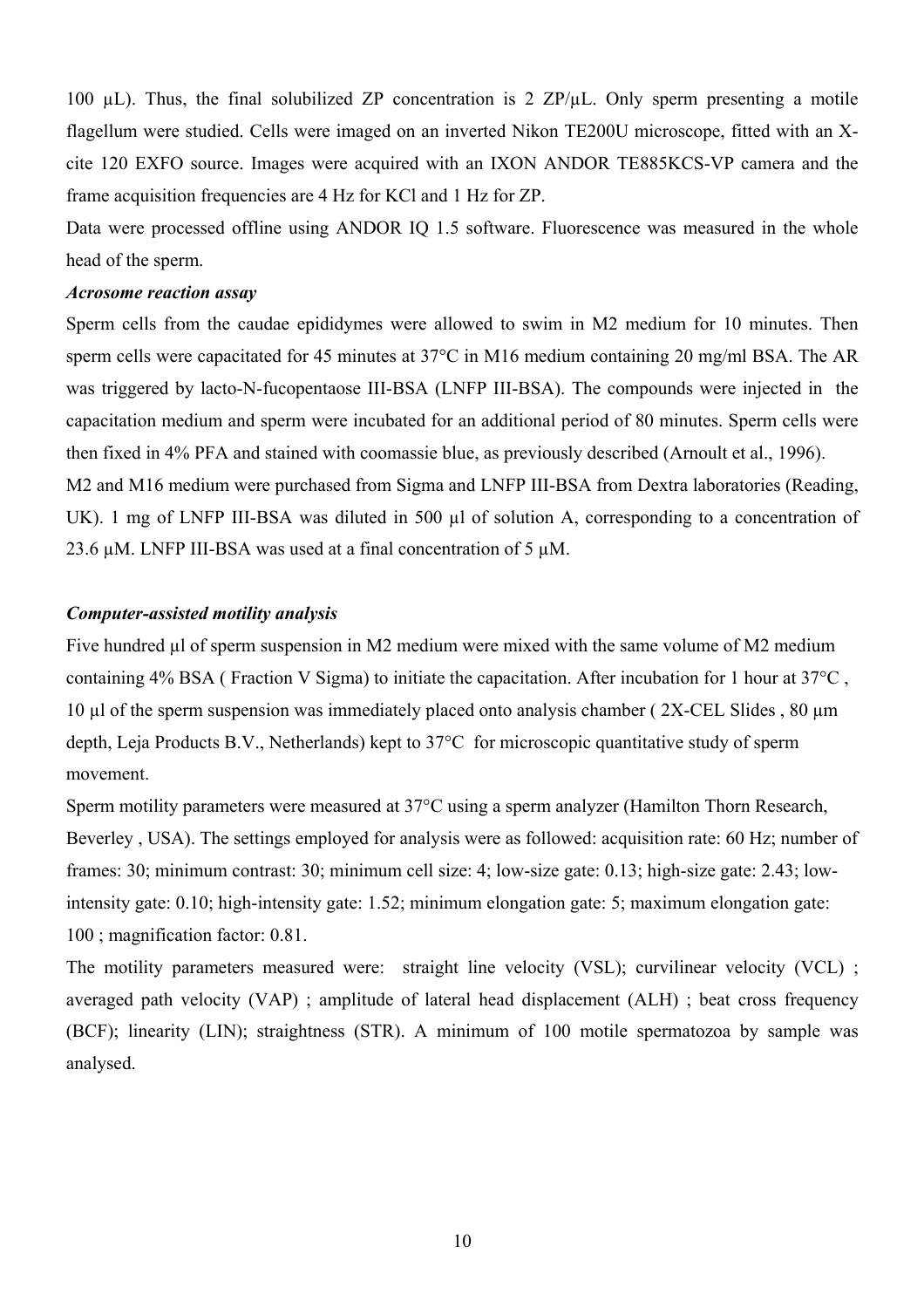### **RESULTS**

## **RECORDING OF INWARD CURRENT IN SPERMATOGENIC CELLS**

In order to determine the molecular identity of the channels responsible for the inward calcium current in spermatogenic cells, still unresolved since their first recording in 1984 (Hagiwara and Kawa, 1984), we first performed patch-clamp experiments, in the whole cell configuration, on spermatogenic cells from  $Cay3.x$  deficient mice. In Fig. 1A, we compared the current-density of inward current elicited by depolarization from a holding potential of -90 mV to a test potential of -20 mV of spermatogenic cells obtained from three different mouse strains: wild type-OF1 (control),  $Ca<sub>V</sub>3.1$  and  $Ca<sub>V</sub>3.2$  deficient mice. The current density was fully abolished in spermatogenic cells from  $Cav3.2$  deficient mice. In comparison, no modification of inward current in  $C_{av}3.1$  deficient pachytene spermatocytes was noticed, as already published (Stamboulian et al, 2004). The absence of  $Cav3.2$  channels in testis was confirmed by Western Blot analysis. A specific antibody against  $Cav3.2$  channels immunodecorates around 250 kD a band on brain and testis loaded proteins, obtained from wild type animals. In the other hand, no band is present at the same molecular weight of 250 kD on brain and testis loaded proteins, obtained from  $Ca<sub>V</sub>3.2<sup>-/-</sup>$  animals (Fig. 1B). Fig. 1C shows representative traces of inward calcium current of pachytene spermatocytes from wild type and both deficient mice.

### PRESENCE AND LOCALIZATION OF CA<sub>V</sub>3.2 CHANNELS IN MATURE SPERM CELL

The molecular identification of channels responsible for the inward current in spermatogenic cells made us to wonder if the  $Ca<sub>v</sub>3.2$  channels are still present in the mature sperm cell.

By Western blot, two different antibodies, designed against  $Ca<sub>v</sub>3.2$  channels and named Ab-1025 and Ab-1169, immunodecorate a band at the same molecular weight (around 250 kD) on wild type head-plasma membrane enriched fraction (Fig 2A, lanes 2 and 4 respectively). To check that both antibodies immunodecorate the same band, both antibodies have been mixed: in these conditions, only one band is elicited around 250 kD (Fig 2A, lane 5). Moreover, these bands are absent on sperm microsomes from  $Cav3.2<sup>-/-</sup>$  sperm (Fig 2A, lanes 1 and 3 respectively). The  $Cav3.2$  deficient mice guaranty the specificity against  $Cay3.2$  channels of the immunostaining. The  $Cay3.2$  channels are thus present in mature sperm cells.

By immuno-histochemistry, the antibody Ab-1169 evidenced a head staining, localized at the base of the acrosome, whereas no staining was observed in the sperm head of  $C_{av}3.2$  deficient sperm, attesting again the specificity of this reactivity (Fig. 2B). The same antibody gave unspecific staining in the flagellum, making impossible to conclude whether the  $Ca<sub>V</sub>3.2$  channel was present in the tail (data not shown). It is well known that membrane reorganization occurs during capacitation. We followed the  $Ca<sub>v</sub>3.2$ 

staining during capacitation and we observed that it was not modified during this step (Fig 3A).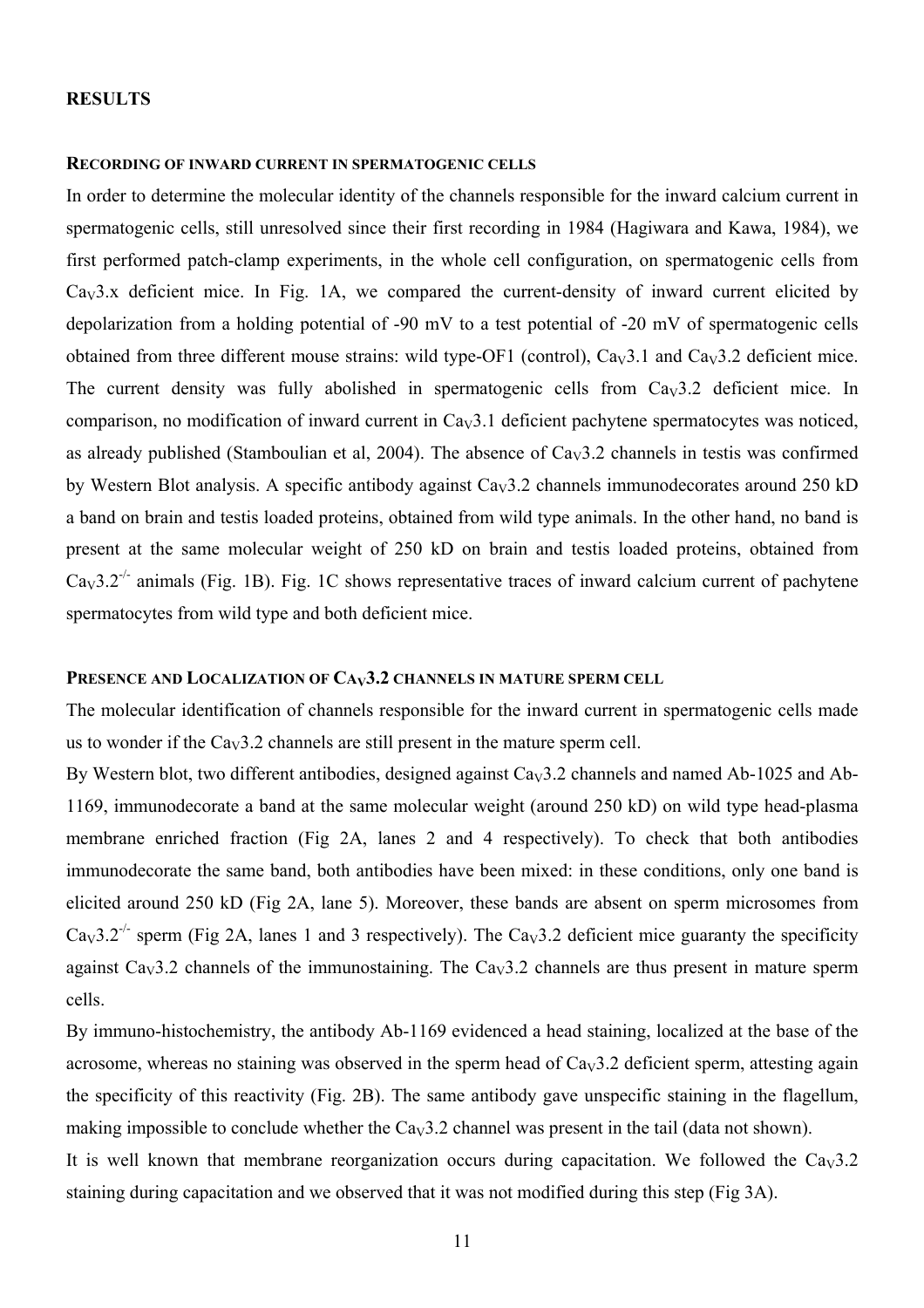From studies in neurons, we know that calcium channels involved in neurotransmission are localized in close vicinity to the secretion vesicles (Kim and Catterall, 1997). In order to further study the specific localization of  $Ca<sub>V</sub>3.2$  channels, we investigated if  $Ca<sub>V</sub>3.2$  channels are positioned in the pool of the plasma membrane merging with the outer acrosomal membrane during acrosome reaction. After capacitation, sperm cells were incubated 30 minutes in the presence of the  $Ca^{2+}$  ionophore A23187, and a double staining was performed using PSA-FITC to assess the status of the acrosome and Ab-1169 to localize the  $Cay3.2$  channels. Acrosome reacted sperm were evidenced by the loss of the specific acrosomal matrix staining (negative PSA staining). Fig. 3B shows clearly that the  $Ca<sub>V</sub>3.2$  staining was strongly diminished or lost during acrosome reaction since  $Ca<sub>v</sub>3.2$  immunostaining was very strongly reduced in acrosome reacted spermatozoa. From the western blot of figure 2A and the immunohistochemistry of figure 3 results, we can conclude that at least, part of the  $Ca<sub>V</sub>3.2$  channels are localized in the plasma membrane that merged with the acrosome membrane during acrosome reaction.

### **CALCIUM SIGNALING IN CAV3.1 AND CAV3.2 DEFICIENT MICE.**

The localization of  $C_{av}$ 3.2 channels at the base of the sperm acrosome, is of potential interest since it has been demonstrated that calcium signaling induced by agonists as progesterone or ZP3 starts precisely in the same subcellular area (Shirakawa and Miyazaki, 1999; Fukami et al, 2003; Kirkman-Brown et al, 2000). We therefore studied the voltage-dependent calcium signaling in sperm from  $Ca<sub>v</sub>3.2$  deficient mice, to further analyze the impact of the loss of  $Ca<sub>V</sub>3.2$  channels. We also studied for the first time the impact of the loss of  $Cav3.1$  channels on voltage-dependent calcium signaling, using sperm from  $Cav3.1$ mice. Control capacitated sperm cells, loaded with the calcium dye Oregon green, presented a large calcium increase in the head sperm, when the plasma membrane was suddenly depolarized with a high concentration of external potassium (Fig. 4). For  $Cav3.1$  deficient sperm cells, the amplitude and kinetics of high- $K^+$ -induced calcium signaling were similar to those recorded for control sperm cells. By contrast, for  $Ca<sub>V</sub>3.2$  deficient sperm cells, both amplitude and kinetics of high-K<sup>+</sup>-induced calcium signaling were modified: the mean amplitude was decreased by 30 % and the calcium signal was more transient (Fig. 4). By comparing the integrated calcium signal from control and  $C_{av}3.2$  deficient sperm cells, a decrease of 68 % was observed in the latter.

Because K<sup>+</sup>-induced calcium increase was modified in Ca<sub>V</sub>3.2 deficient sperm cells, we wondered if the calcium signaling induced by solubilized ZP, the physiological agonist, would be also altered. Indeed, voltage-dependent calcium channel antagonists were described to inhibit both the amplitude of the short calcium transient (Arnoult et al, 1999) and the rate of calcium increase which follows the short calcium transient (Arnoult et al, 1996). Solubilized ZP elicited a fast calcium increase, followed by a calcium plateau, returning slowly to zero, in both wild type and  $Ca<sub>V</sub>3.2$  deficient sperm cells (Fig. 5A). In order to characterize calcium signaling, we calculated for each sperm cell responding to ZP, the time to peak, the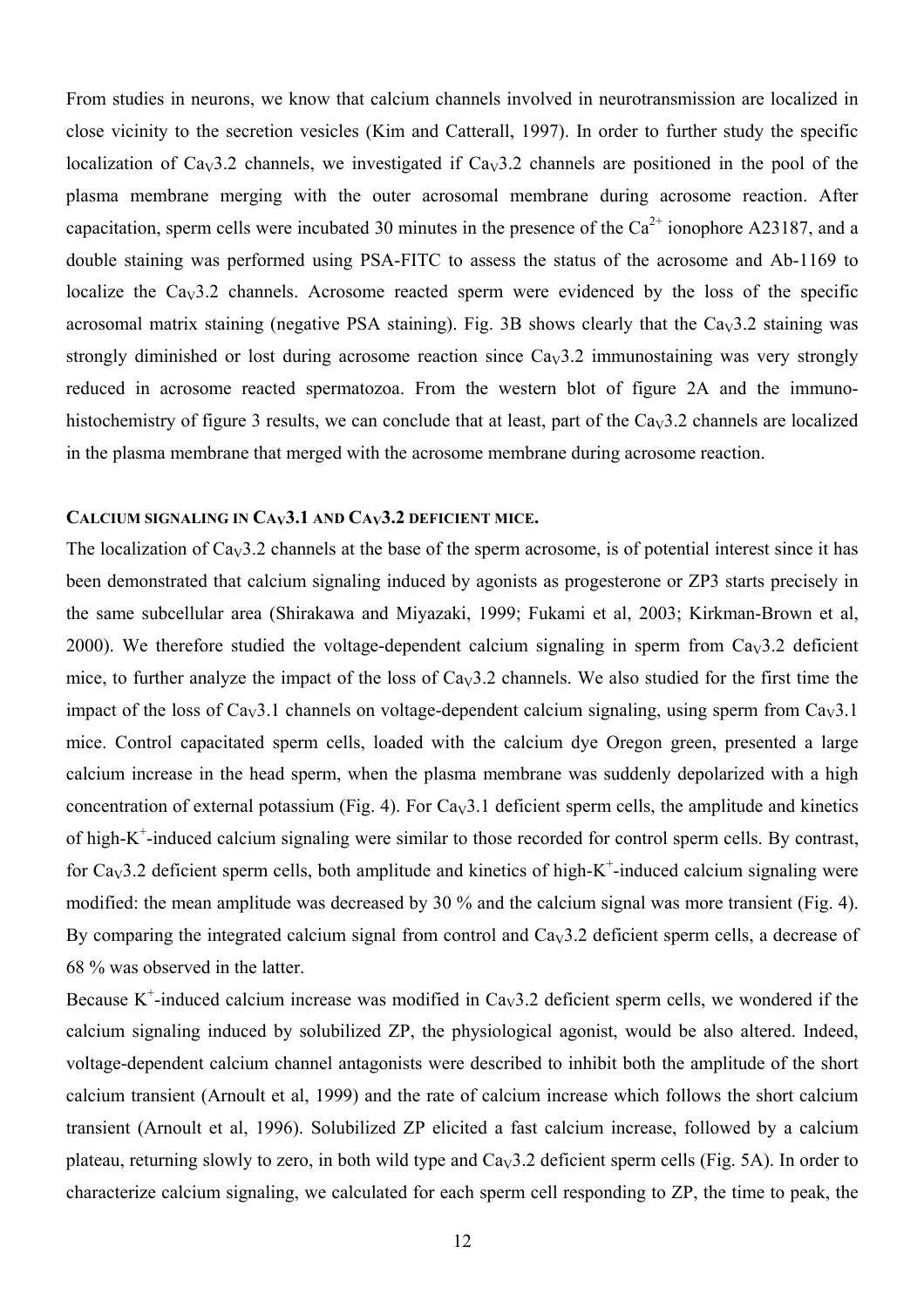normalized maximum amplitude and the time necessary to decrease the calcium peak by two  $(t_{1/2})$ . In our experimental conditions, peaks were reached in  $14.5 \pm 6.9$  sec and in  $11.4 \pm 3.9$  sec in wild type (n=9) and in Ca<sub>V</sub>3.2<sup>-/-</sup> sperms (n=7), respectively (Fig. 5B), showing no statistical difference. These values fall in the range of previously described ZP-induced kinetics. Indeed, a wide range of ZP-induced calcium increase kinetics have been reported in the past and peaks were reached from few seconds (Rockwell and Storey, 2000; Shirakawa and Miyazaki, 1999; Fukami et al, 2003) to minutes (Arnoult et al, 1996; Fukami et al, 2003). This range is likely due to experimental differences between groups, like ZP concentration, capacitation time or medium composition. No difference was also noticed for normalized peak amplitude and  $t_{1/2}$  (Fig. 5B). In our experimental conditions, normalized peak amplitudes were 1.45  $\pm$  0.1 and in 1.47  $\pm$  0.3 and the time necessary to decrease the calcium peak by two were 66  $\pm$  35 sec and in  $62 \pm 52$  sec, in wild type (n=9) and in Ca<sub>V</sub>3.2<sup>-/-</sup> sperms (n=7), respectively.

The facts that we still recorded voltage-dependent calcium influx in  $Cav3.2$  deficient sperm and that  $Cay3.1$  deficient sperm did not present calcium signaling defect, strongly suggests that the remaining voltage-dependent calcium influx observed in  $Cav3.2$  deficient sperm is due to the opening of different type of VDCC. High-voltage-activated calcium channels or  $Ca<sub>v</sub>3.3$  channels, present in sperm cells, could be responsible of the remaining calcium influx in  $Ca<sub>v</sub>3.2$  deficient spermatozoa.

## **REPRODUCTION PARAMETERS OF CAV3.1 AND CAV3.2 DEFICIENT MICE**

We showed that  $Ca<sub>V</sub>3.2$  channels are present in mature sperm cell and that  $Ca<sub>V</sub>3.2$  deficient sperm cells present an altered  $K^+$ -induced calcium signaling profile, with lower amplitude and a more transient calcium signals. These changes in calcium signaling induced by the loss of  $C_{av}3.2$  channels may decrease the fertility of  $C_{av}$ 3.2 deficient males. We studied two macroscopic reproduction parameters, the interval between mating and birth and the litter size. No difference in these two parameters was noticed (Fig. 6A, B) when males of C57Bl/6,  $Ca<sub>v</sub>3.1$  and  $Ca<sub>v</sub>3.2$  deficient strains were interbred with OF1 females.

The absence of a specific macroscopic reproductive phenotype defect does not exclude i) an alteration of spermatogenesis leading to a reduction of sperm number or ii) a lowering of some sperm functions at the cellular level. Although membrane potential of spermatogenic cells does not allow T-type calcium activation, the fact that inward calcium current was totally absent in  $Cav3.2$  deficient spermatogenic cells indeed raises the question of a role of  $Cav3.2$  channels in sperm production. We measured the sperm concentration in cauda epididymis and no difference was noticed between wild type and in  $Ca<sub>v</sub>3.2$ sperms (Fig. 7), both having a standard sperm concentration of around 5 millions of sperm per milliliters. Because voltage-dependent calcium channels are supposed to play a role in both sperm acrosome reaction and sperm motility, we focused our studies on these two cellular functions. Again, the development of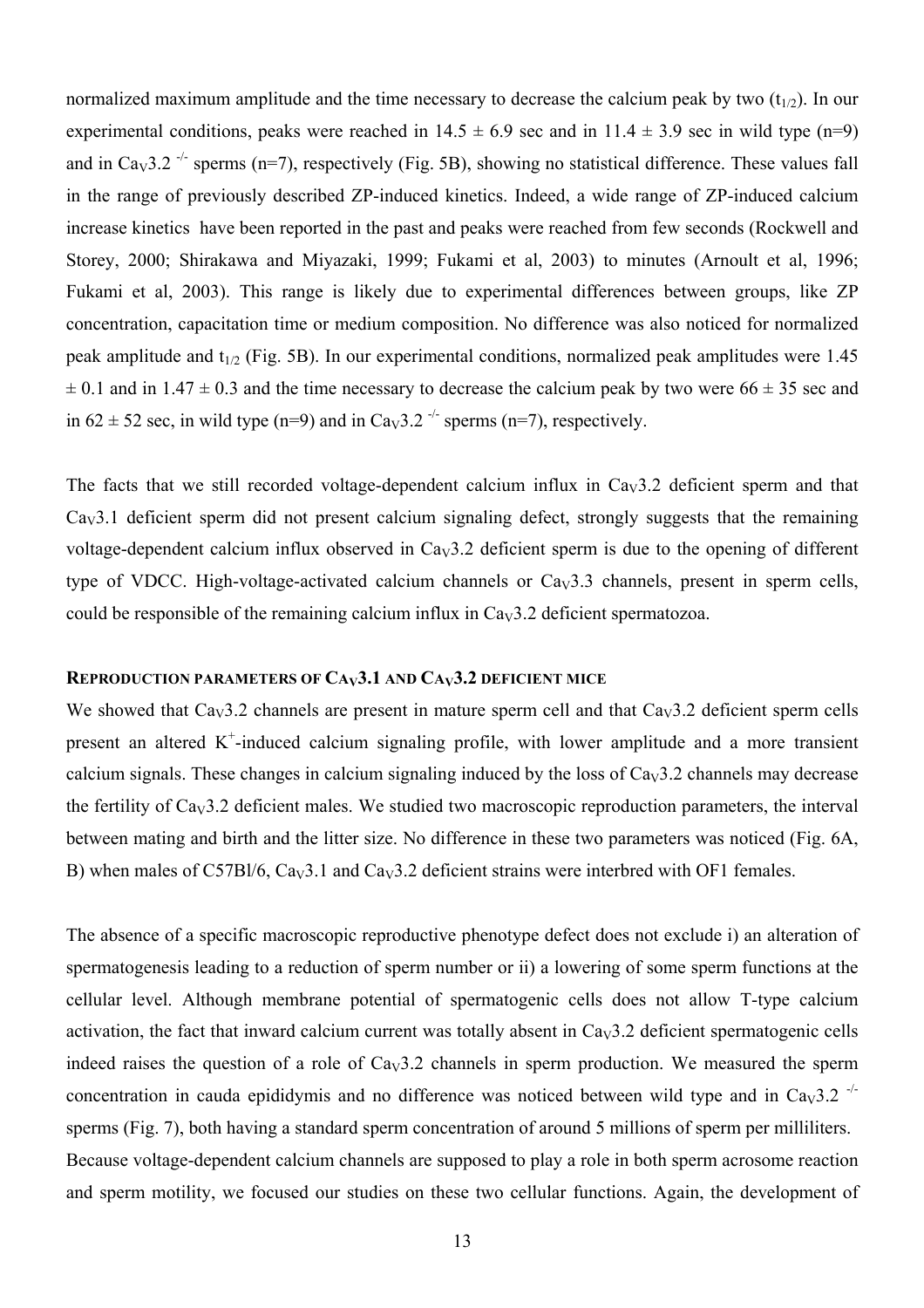transgenic mice deficient in  $Cay3.1$  or  $Cay3.2$  channels provided a unique opportunity to test the physiological importance of such channels in sperm functions. We compared the number of acrosome reacted sperm induced by the lacto-N-fucopentaose III-BSA (LNFP III-BSA), a synthetic molecule designed to replace the signaling sugars of ZP3 (Hanna et al, 2004), after a capacitation of 120 minutes in 2% BSA (Fig. 8A). In these peculiar conditions, we did not observe a lower rate of acrosome reacted sperm in  $Ca<sub>v</sub>3.2$  deficient mice, when compared to control mice, suggesting that the remaining voltagedependent calcium influx in CaV3.2 deficient mice is sufficient to promote a complete acrosome reaction. From experiments using pharmacological tools, it has been suggested that LVA calcium channels could be involved in sperm motility (Trevino et al, 2004). Using a sperm movement analyzer, the different parameters characterizing sperm movement were studied for  $Ca<sub>v</sub>3.1$  and  $Ca<sub>v</sub>3.2$  null mice or control capacitated sperm (Fig. 8B). No statistical difference was observed between the mean values of the different parameters measured for the three populations of sperm.

### **PRESENCE AND IMMUNOLOCALIZATION OF CAV3.1 CHANNELS IN SPERM**

The absence of inward calcium currents in spermatogenic cells from  $C_{av}3.2$  deficient mice, the specific staining of Ca<sub>V</sub>3.2 channels in sperm head and the decrease of depolarization-induced calcium influx in sperm from  $Ca<sub>V</sub>3.2$  deficient animals, clearly demonstrate that  $Ca<sub>V</sub>3.2$  channels are present and functional in sperm. On the other hand, the presence of  $Cav3.1$  channels in sperm is still controversy since i)  $Cav3.1$ deficient spermatogenic cells present no alteration of the inward current and ii)  $Cav3.1$  deficient sperm exhibit a similar depolarization-induced calcium to control sperm cells. The presence of  $Ca<sub>v</sub>3.1$  channels in rodent sperm is only supported by RT-PCR experiments, which clearly shows specific products amplification (Trevino et al, 2004). In order to better understand this apparent discrepancy between functional and molecular data, we did important efforts to attempt to evidence  $Ca<sub>v</sub>3.1$  channels by immunohistochemistry and Western blotting. For immunohistochemistry experiments, we tested a commercial antibody (Alomone, anti  $Cav3.1$ ). In our experimental conditions, this antibody did not evidence a specific staining by immunochemistry in sperm (Fig. 9A). The flagellum is stained by the antibody but the Ca<sub>V</sub>3.1 deficient sperm present an identical staining. In Western blotting, the same antibody specifically recognized a band of approximately at 240 kD in HEK-293 cells transfected with  $Cay3.1$  clone. This band corresponds to  $Cay3.1$  channels since in non transfected HEK-293 cells, no band is evidenced in the same area of molecular weight. In the whole sperm plasma membrane preparations, no signal was detected by the Alomone antibody (Fig. 9B), even if, to compensate an eventual low level of  $Ca<sub>V</sub>3.1$  channels expression in sperm, 1.7 times more of sperm protein (25 µg) than control HEK cells extract (14 µg) was loaded in the gel.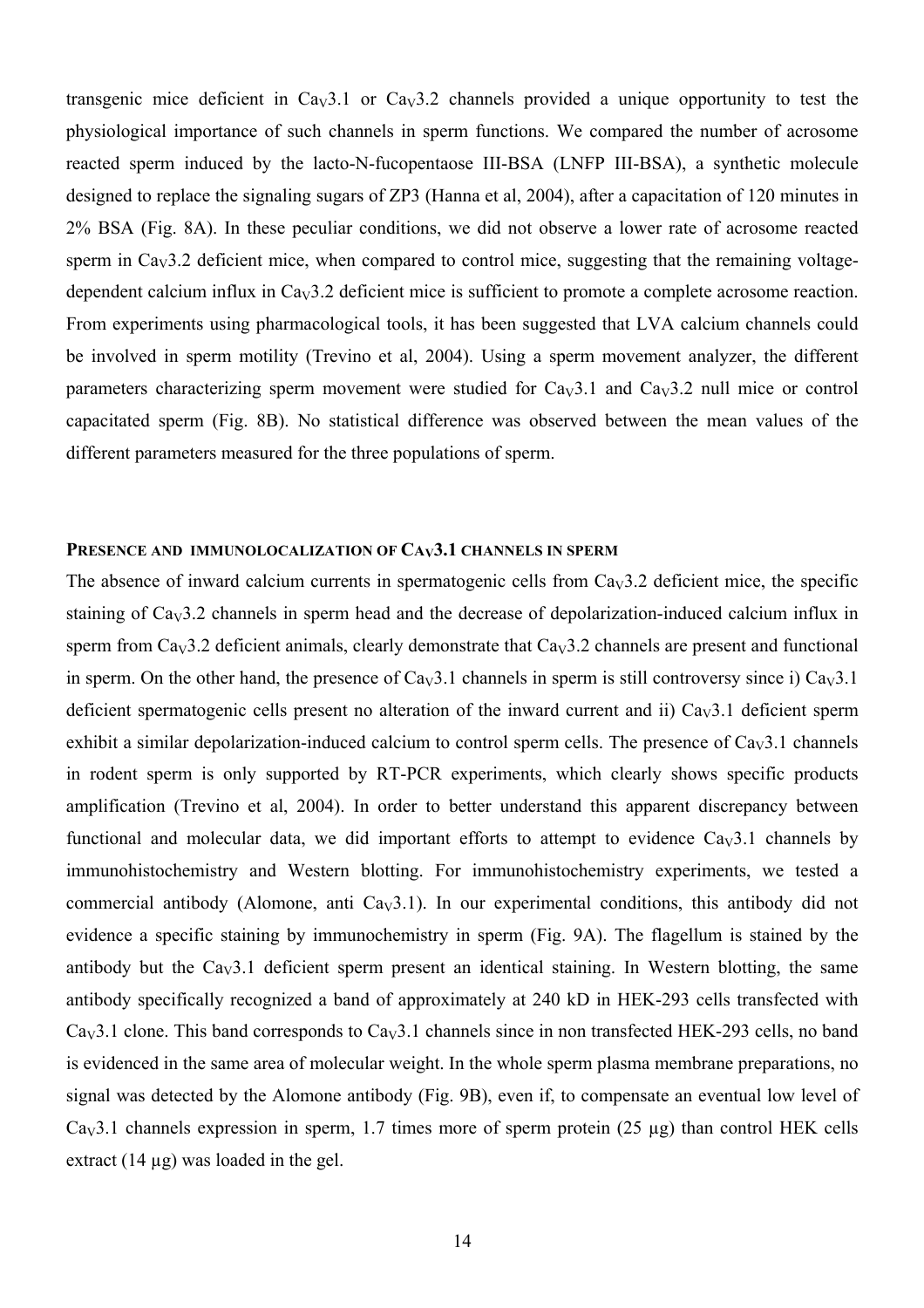#### **DISCUSSION**

## **IN SPERMATOGENIC CELLS, INWARD CURRENT IS ONLY DUE TO CAV3.2 CHANNELS**

The molecular identity of voltage-dependent inward calcium current in spermatogenic cells has been a debated question. If the pharmacological and biophysical properties of this current are close to those expected for CaV3.2 channels, some doubts were still present because the spermatogenic calcium current present some specific biophysical (Stamboulian et al, 2004) and pharmacological (Arnoult et al, 1998; Wennemuth et al, 2000) properties in comparison to those obtained by re-expression of cloned channels. The fact that no inward current is present in  $Cav3.2$  deficient spermatogenic cells, represent a conclusive proof that spermatogenic inward calcium current is only due to the opening of  $Ca<sub>v</sub>3.2$  channels. It would be interesting to clone spermatogenic  $C_{av}3.2$  channels in order to further understand the biophysical and pharmacological specificities carried by this channel at the molecular level.

## **CAV3.2 CHANNELS ARE PRESENT IN MATURE SPERM HEAD AND PARTICIPATE TO THE VOLTAGE-DEPENDENT CALCIUM INFLUX DURING ACROSOME REACTION**

In this manuscript, we showed that  $Cav3.2$  channels are present from pachytene stages, by patch-clamp experiments, to mature sperm cells, by Western blot and immuno-histochemistry experiments. The  $C_{av}$ 3.2 deficient mice channels provide the unique opportunity to guaranty the specificity of immunolocalization. Its localization, at the base of the acrosome is unique, and different to the localizations already described for other voltage-gated channels (Westenbroek and Babcock, 1999; Trevino et al, 2004) or store-operated channels (Jungnickel et al, 2001; Sutton et al, 2004; Castellano et al, 2003; Trevino et al, 2001). The localization of  $Cav3.2$  channels is particularly interesting since its localization seems to coincide with the locus of calcium signaling initiation during progesterone or ZP3-activated acrosome reaction (Fukami et al, 2003; Shirakawa and Miyazaki, 1999; Kirkman-Brown et al, 2000). This result indicates that it may be one of the first calcium channel activated during the depolarization event that follows ZP3 receptor activation. Moreover, we demonstrated herein that the plasma membrane, which merges with the acrosomal membrane during acrosome reaction, contains  $C_{av}3.2$  channels. This result provides essential information. First, although  $Ca<sub>V</sub>3.2$  channels are expressed early during spermatogenesis,  $Cay3.2$  channels play a physiological role in a narrow temporal window between the end of the capacitation, when it becomes functional, and the end of the acrosome reaction, when it is lost in membrane vesicle secretion. Indeed, as a low-voltage-activated calcium channel,  $C_{av}3.2$  is fully inactivated at potential above -60 mV. Spermatogenic cells and non-capacitated sperm cells have a membrane potential around -30 mV and only fully capacitated sperm present a hyperpolarized membrane potential (Arnoult et al, 1999). Among all voltage-dependent calcium channels present in sperm (Westenbroek and Babcock, 1999), only  $Ca<sub>v</sub>3.2$  channels present an early expression pattern during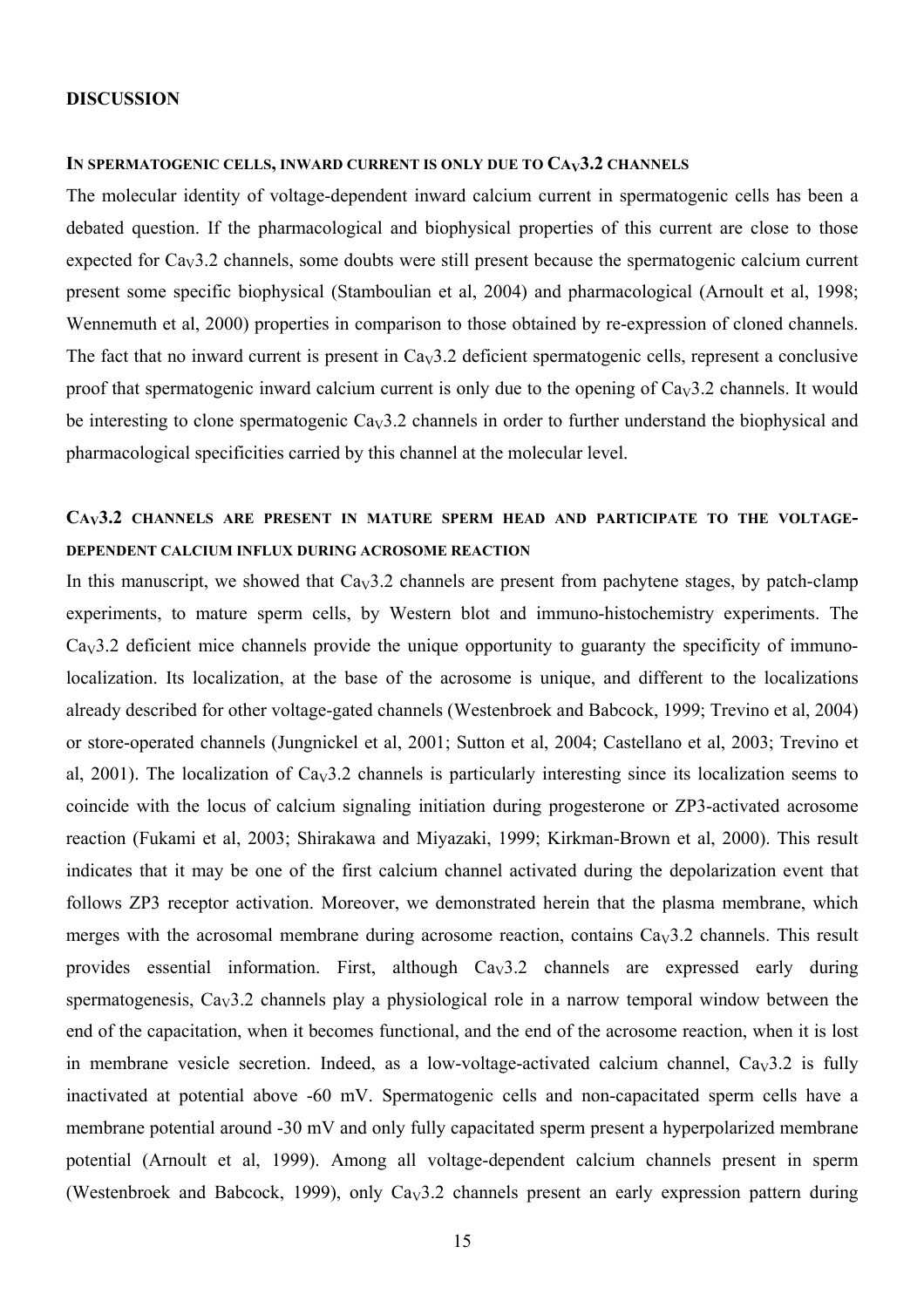spermatogenesis and the reasons of this specific expression pattern are still not understood. Secondly, the fact that immunostaining of Ca<sub>V</sub>3.2 disappears in acrosome reacted sperm demonstrates that the surface of the plasma membrane merging with the outer acrosomal membrane is not restricted to the acrosomal crescent when AR is induced by A23187 but extents to the equatorial segment. The fact that  $C_{\rm av}$ 3.2 channels are present at a strategic localization for calcium signaling in sperm head made us wonder if calcium signaling is affected during acrosome reaction. In  $C_{av}3.2$  deficient sperm, the peak calcium increase, elicited by KCl-induced depolarization, is diminished by 30% and the calcium signal is more transient. The integrated calcium signal is reduced overall by 68%. These results indicate that sperm  $Cay3.2$  channels are functional and contribute significantly but partially to KCl-induced calcium signaling. This result differs from those obtained previously (Wennemuth et al, 2000), where KClinduced calcium signaling has been attributed mainly to HVA calcium channels. This difference evidences the recurrent problem of the specificity of calcium channels blockers. The localization of  $Cay3.2$  channels in sperm head and their functionality strongly suggest that they contribute significantly to the calcium signaling during acrosome reaction.

#### **FUNCTIONAL CAV3.1 CHANNEL PROTEIN IS LIKELY ABSENT IN RODENT SPERM**

The presence of  $Ca<sub>V</sub>3.1$  channels in mature sperm cell was previously suggested, based on RT-PCR experiments (Trevino et al, 2004), *in situ* hybridization (Jagannathan et al, 2002) and immunohistochemistry experiments. From inhibition experiments, it was suggested that  $Cav3.1$  channels may play a role in flagellum beat (Trevino et al, 2004). The  $Ca<sub>v</sub>3.1$  deficient mice gave us the opportunity to search for the  $Cav3.1$  channels implications in two important sperm functions: acrosome reaction and sperm motility. Acrosome reaction is activated by an increase of intracellular calcium concentration. The initial rise is due to voltage-dependent calcium channels opening. If  $Ca<sub>v</sub>3.1$  channels were present and activated during this initial phase, calcium signaling elicited by KCl-induced depolarization should be affected in Ca<sub>V3</sub>.1 deficient sperm in comparison to control sperm, in a similar way to Ca<sub>V3</sub>.2 deficient sperm. No difference was observed in  $Ca<sub>v</sub>3.1$  deficient sperm in comparison to control sperm. This result clearly shows that  $Ca<sub>V</sub>3.1$  does not play a role in calcium signaling during acrosome reaction. In order to test a putative role of  $Ca<sub>v</sub>3.1$  in sperm motility, we compared with a sperm movement analyzer the different characteristics of sperm motility after capacitation of  $Cav3.1$  sperm versus control sperm. No obvious difference was observed.

The lack of cellular phenotype of  $Cav3.1$  deficient mice is in good accordance with biochemical or immunohistology results obtained. Indeed, we were unable to obtain a specific staining of  $C_{av}3.1$ channels using the same antibody previously used (Trevino et al, 2004). We did obtain a signal in flagellum as well, but  $Ca<sub>V</sub>3.1$  deficient sperm presented identical staining. From our experiences, a lot of antibodies, known to give specific staining in several tissues, stain also sperm flagellum in a non specific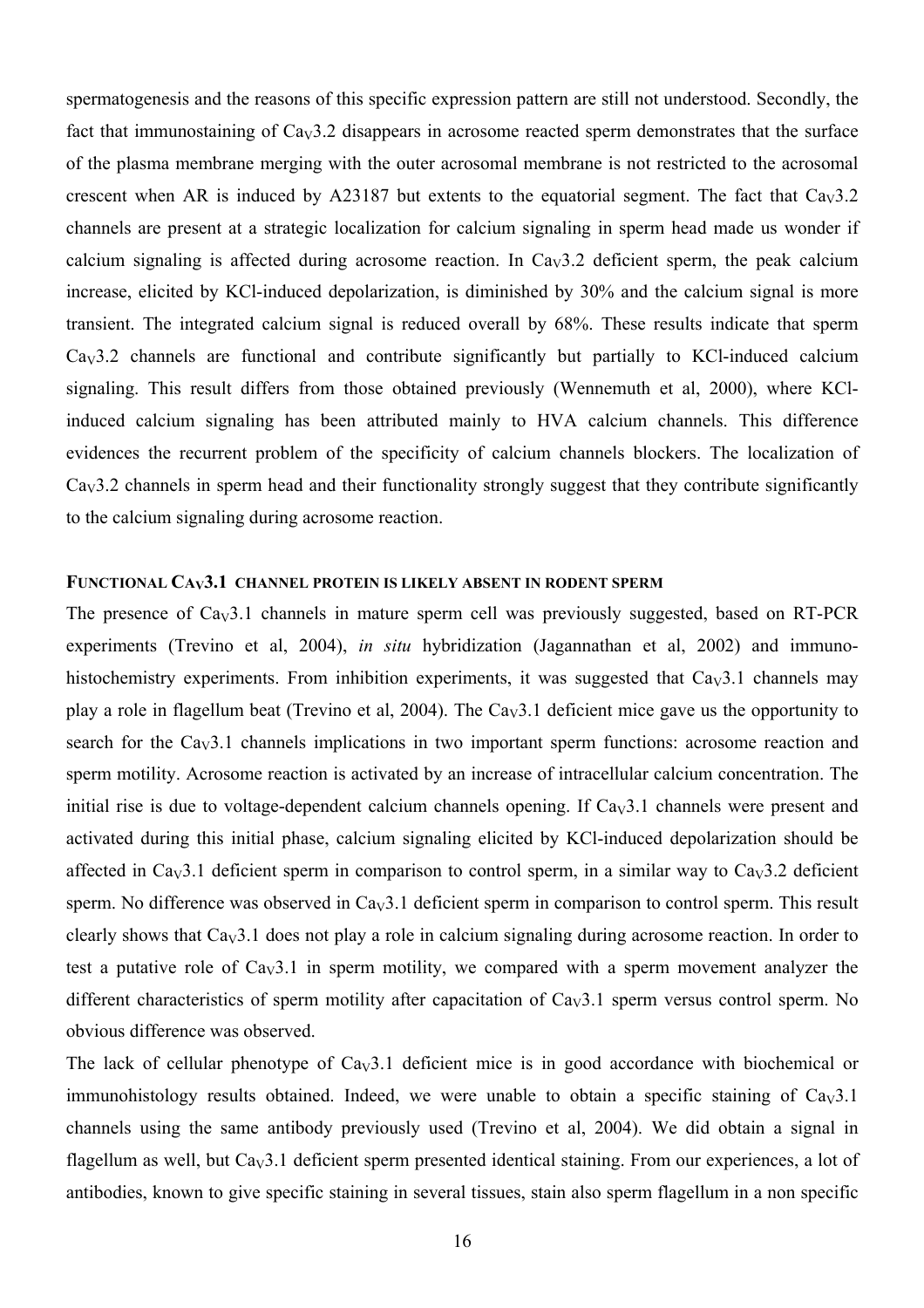manner. In Western blot, the absence of signal in sperm extract does not necessary mean that  $Ca<sub>v</sub>3.1$ channels are absent, but this result is in good accordance with the absence of phenotype of  $Ca<sub>v</sub>3.1$ deficient mice.

Although the presence of  $Cav3.1$  channels in flagellum sperm remains to be established, this result demonstrates that the contribution of  $Cav3.1$  channels to sperm flagellum beat would be very minor.

## **CAV3.2 CHANNELS ARE NOT THE ONLY VDCC ACTIVATED DURING ACROSOME REACTION**.

The facts that i) the  $K^+$ -induced calcium signaling was not abolished and ii) the second phase of ZPinduced calcium signaling was not altered in  $Ca<sub>v</sub>3.2$  deficient sperm, suggest that other voltagedependent calcium channels are present and functional in sperm head, as well. Because calcium signaling is not affected in  $Ca<sub>V</sub>3.1$  deficient sperm, it is unlikely that the remaining voltage-dependent calcium increase in  $Cav3.2$  deficient sperm is due to  $Cav3.1$  channels opening.

Different publications pointed out the presence of several other VDCC in spermatogenic or mature sperm cells. High-voltage-activated (HVA) calcium channels, but also  $Ca<sub>v</sub>3.3$ , the last member of the LVA calcium channel family, have been described to be present.

CaV3.3 RNA have been amplified in spermatogenic cells. In mature sperm cells, two groups have showed by immunohistochemistry realized with two different antibodies that the channels is restricted to the flagellum and is absent of the head (Trevino et al, 2004; Zhang et al, 2006) and then,  $Ca<sub>v</sub>3.3$  unlikely contributes to the remaining calcium influx in sperm head from  $Ca<sub>v</sub>3.2$  deficient mice.

HVA channels,  $Ca<sub>V</sub>1.2$ ,  $Ca<sub>V</sub>2.2$  and  $Ca<sub>V</sub>2.3$ , are present in the sperm head (Goodwin et al, 1999; Westenbroek and Babcock, 1999; Wennemuth et al, 2000). These HVA channels are likely activated during the physiological depolarization induced by ZP3 and contribute to the transient calcium influx sensitive to different classes of calcium blockers (Arnoult et al, 1999).

### **EXPRESSION OF VDCC IN SPERM IS REDUNDANT.**

Most of the studies pointing out the central role of LVA channel in acrosome reaction were based on pharmacological studies. The different calcium channel blockers used were potent inhibitors of the spermatogenic  $Ca<sub>V</sub>3.2$  channels (Arnoult et al, 1998) and were also potent inhibitors of acrosome reaction (Arnoult et al, 1996; Arnoult et al, 1999). From these results, we have contributed with others groups (Santi et al, 1996; Florman et al, 1998; Trevino et al, 2004) to popularize the fact that LVA channels were key channels in sperm physiology. However the specificity of voltage-dependent calcium channel blockers among the different types of VDCC is only relative, the specificity representing generally a 10- 20 fold difference in affinity. An LVA calcium channel blocker which is used at a concentration that blocks most of the LVA channels, also blocks a small proportion of HVA channels. Then, during an inhibition experiment, when 100% of the LVA calcium channels are blocked, a small proportion of HVA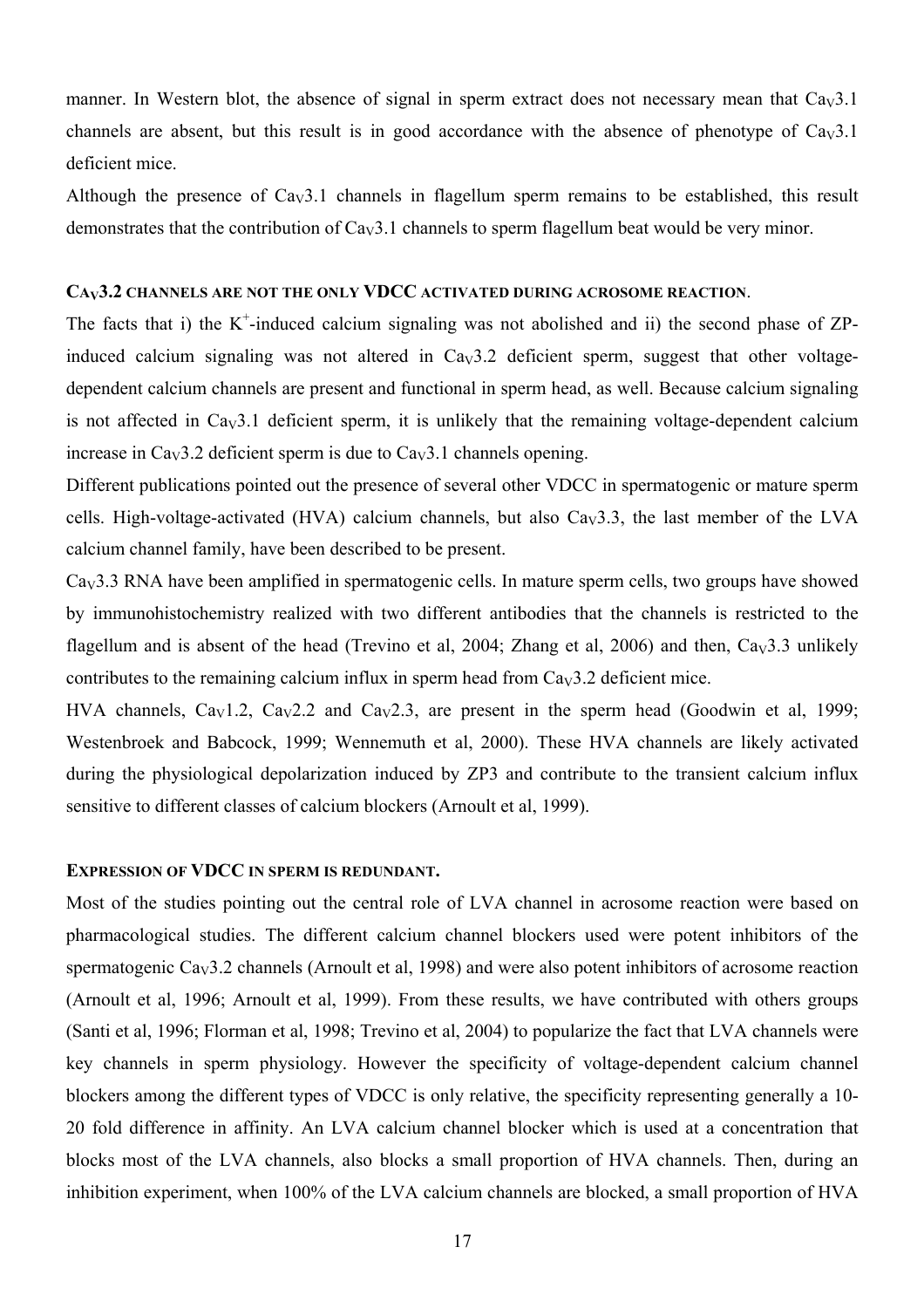channels (around 20 %) are blocked, as well. Because  $Ca<sub>v</sub>3.2$  is responsible of 62 % of the integrated calcium entry, in the presence of a  $Ca<sub>v</sub>3.2$  channel blocker, an extra inhibition of 20% of the remaining calcium influx, via the inhibition of HVA channels, could diminish the voltage-dependent calcium influx in such way that acrosome reaction would be then blocked. Although the channel antagonists are important tools in the characterization of ionic channels involved in a specific physiological function, the response obtained is always dependent of the specificity these tools. In the other hand, the development of transgenic mice deficient in  $Ca<sub>V</sub>3.1$  or  $Ca<sub>V</sub>3.2$  channels provided a unique opportunity to evaluate the physiological importance of these channels in sperm physiology in general and in the acrosome reaction or sperm motility in particular, independently of pharmacological agents.

The reproduction parameters of Ca<sub>V</sub>3.2 deficient mice studied at different levels are normal. We did not observe alteration in the number of pups by litter, the delay between mating and delivery, the rate of acrosome reaction induced by an agonist of ZP3 receptor, sperm motility and the ZP-induced calcium signaling. We can then conclude that there is no macroscopic fertility or cellular functions troubles in  $Cay3.2$  deficient mice, although we demonstrated that  $Cay3.2$  channels are present and functional in wild type sperm cells. These data suggest that  $Ca<sub>v</sub>3.2$  channels are redundant calcium channels. Similar results were obtained with Ca<sub>V</sub>2.2 (Kim et al, 2001a) or Ca<sub>V</sub>2.3 (Sakata et al, 2001) deficient mice, which do not present any fertility trouble, as well. The likely conclusion is that voltage-dependent calcium influx during acrosome reaction is due to the opening of redundant families of calcium channels. Finally, the redundancy of VDCC seems to be a general feature. Indeed, there is a large discrepancy between the high number of cellular types where VDCC are expressed and the low number of physiological anomalies generated by the lack of only one VDCC in the different knock-out mice (Kim et al, 2001a; Saegusa et al, 2000; Jun et al, 1999; Kim et al, 2001b; Chen et al, 2003).

#### Acknowledgments.

We are thankful to Florence Appaix (INSERM U836-Grenoble-F) and Emmanuel Bourinet (IGH/CNRS-Montpellier-F) for Westernblotting expertise and to Isabelle Marty for her skills in antibody design (INSRM U836-Grenoble-F).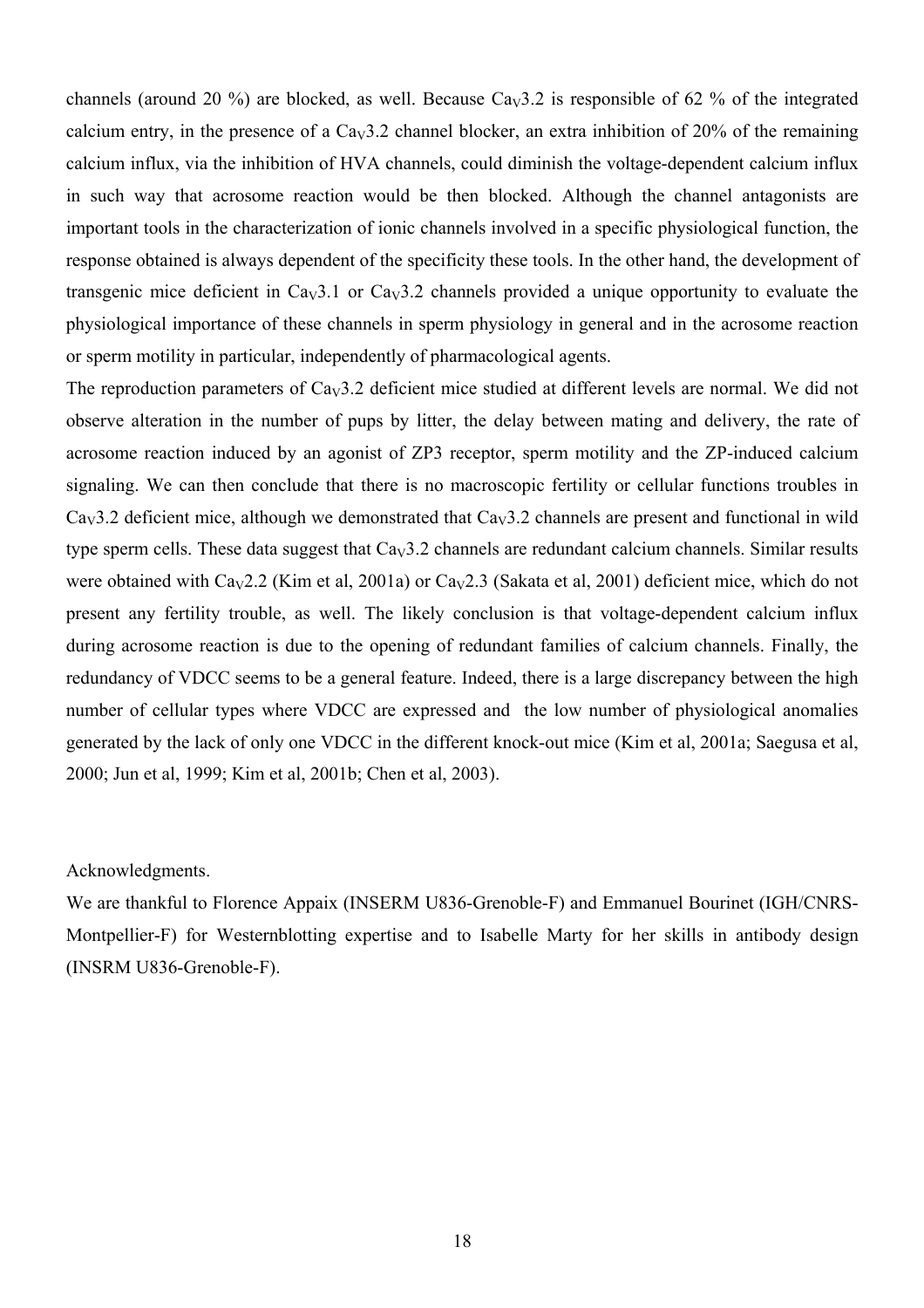#### Reference List

Arnoult C, Cardullo RA, Lemos JR, Florman HM 1996. Activation of mouse sperm T-type Ca2+ channels by adhesion to the egg zona pellucida. Proc Natl Acad Sci U S A 93:13004-13009.

Arnoult C, Kazam IG, Visconti PE, Kopf GS, Villaz M, Florman HM 1999. Control of the low voltage-activated calcium channel of mouse sperm by egg ZP3 and by membrane hyperpolarization during capacitation. Proc Natl Acad Sci U S A 96:6757-6762.

Arnoult C, Villaz M, Florman HM 1998. Pharmacological properties of the T-type Ca2+ current of mouse spermatogenic cells. Mol Pharmacol 53:1104-1111.

Castellano LE, Trevino CL, Rodriguez D, Serrano CJ, Pacheco J, Tsutsumi V, Felix R, Darszon A 2003. Transient receptor potential (TRPC) channels in human sperm: expression, cellular localization and involvement in the regulation of flagellar motility. FEBS Lett 541:69-74.

Chen CC, Lamping KG, Nuno DW, Barresi R, Prouty SJ, Lavoie JL, Cribbs LL, England SK, Sigmund CD, Weiss RM, Williamson RA, Hill JA, Campbell KP 2003. Abnormal coronary function in mice deficient in alpha1H T-type Ca2+ channels. Science 302:1416-1418.

De Blas G, Michaut M, Trevino CL, Tomes CN, Yunes R, Darszon A, Mayorga LS 2002. The intraacrosomal calcium pool plays a direct role in acrosomal exocytosis. J Biol Chem 277:49326-49331.

Espinosa F, Lopez-Gonzalez I, Serrano CJ, Gasque G, De La Vega-Beltran JL, Trevino CL, Darszon A 1999. Anion channel blockers differentially affect T-type Ca(2+) currents of mouse spermatogenic cells, alpha1E currents expressed in Xenopus oocytes and the sperm acrosome reaction. Dev Genet 25:103-114.

Florman HM, Arnoult C, Kazam IG, Li C, O'Toole CM 1998. A perspective on the control of mammalian fertilization by eggactivated ion channels in sperm: a tale of two channels. Biol Reprod 59:12-16.

Fukami K, Yoshida M, Inoue T, Kurokawa M, Fissore RA, Yoshida N, Mikoshiba K, Takenawa T 2003. Phospholipase Cdelta4 is required for Ca2+ mobilization essential for acrosome reaction in sperm. J Cell Biol 161:79-88.

Goodwin LO, Leeds NB, Guzowski D, Hurley IR, Pergolizzi RG, Benoff S 1999. Identification of structural elements of the testis-specific voltage dependent calcium channel that potentially regulate its biophysical properties. Mol Hum Reprod 5:311- 322.

Goodwin LO, Leeds NB, Hurley I, Cooper GW, Pergolizzi RG, Benoff S 1998. Alternative splicing of exons in the alpha1 subunit of the rat testis L- type voltage-dependent calcium channel generates germ line-specific dihydropyridine binding sites. Mol Hum Reprod 4:215-226.

Goodwin LO, Leeds NB, Hurley I, Mandel FS, Pergolizzi RG, Benoff S 1997. Isolation and characterization of the primary structure of testis- specific L-type calcium channel: Implications for contraception. Mol Hum Reprod 3:255-268.

Hagiwara S, Kawa K 1984. Calcium and potassium currents in spermatogenic cells dissociated from rat seminiferous tubules. J Physiol 356:135-149.

Hanna WF, Kerr CL, Shaper JH, Wright WW 2004. Lewis X-containing neoglycoproteins mimic the intrinsic ability of zona pellucida glycoprotein ZP3 to induce the acrosome reaction in capacitated mouse sperm. Biol Reprod 71:778-789.

Herrick SB, Schweissinger DL, Kim SW, Bayan KR, Mann S, Cardullo RA 2004. The acrosomal vesicle of mouse sperm is a calcium store. J Cell Physiol 202:663-671.

Inoue N, Ikawa M, Isotani A, Okabe M 2005. The immunoglobulin superfamily protein Izumo is required for sperm to fuse with eggs. Nature 434:234-238.

Jagannathan S, Punt EL, Gu Y, Arnoult C, Sakkas D, Barratt CL, Publicover SJ 2002. Identification and localization of T-type voltage operated calcium channel subunits in human male germ cells - expression of multiple isoforms. J Biol Chem 277:8449- 8456.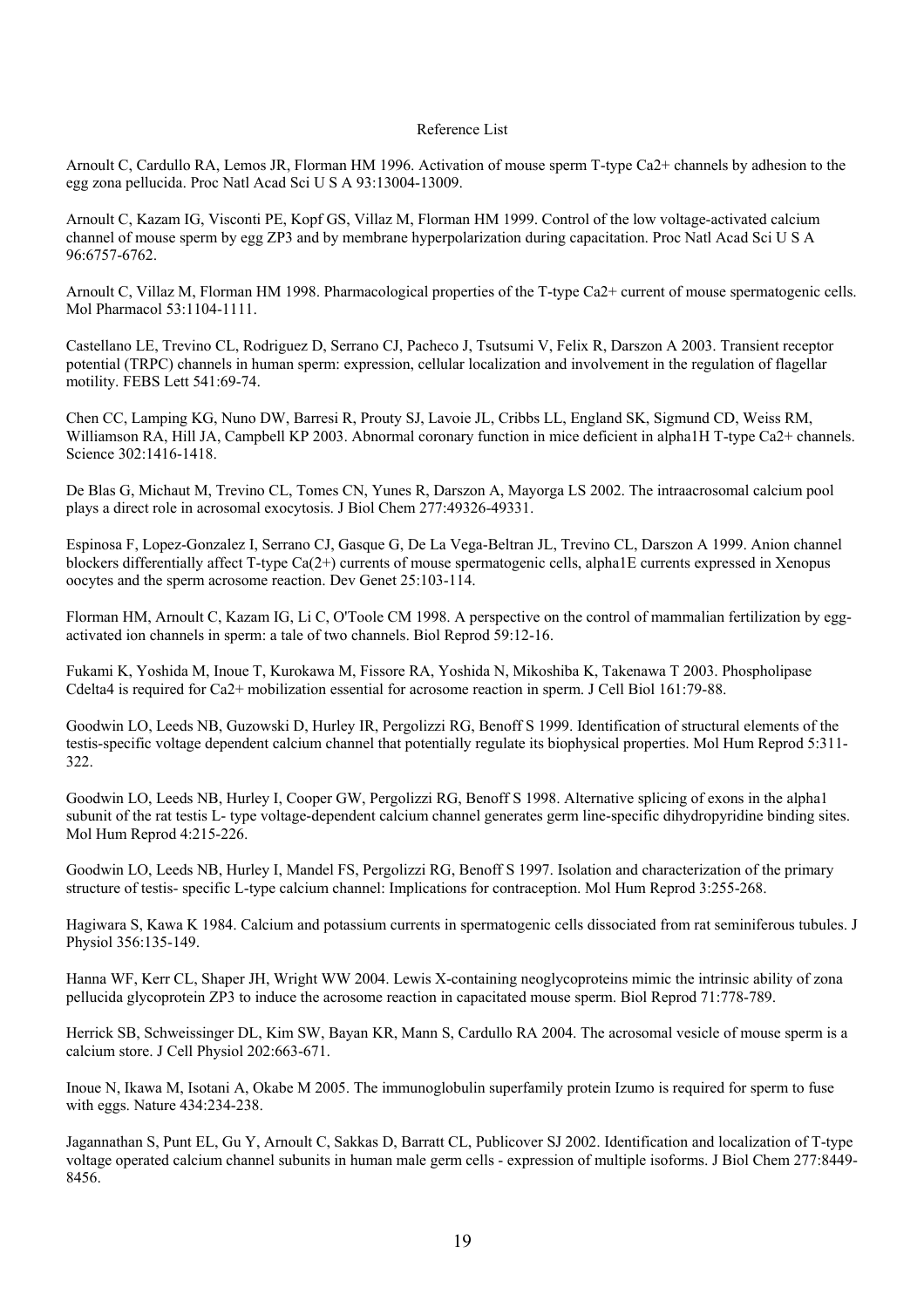Jun K, Piedras-Renteria ES, Smith SM, Wheeler DB, Lee SB, Lee TG, Chin H, Adams ME, Scheller RH, Tsien RW, Shin HS 1999. Ablation of  $P/Q$ -type  $Ca(2+)$  channel currents, altered synaptic transmission, and progressive ataxia in mice lacking the alpha(1A)-subunit. Proc Natl Acad Sci U S A 96:15245-15250.

Jungnickel MK, Marrero H, Birnbaumer L, Lemos JR, Florman HM 2001. Trp2 regulates entry of Ca2+ into mouse sperm triggered by egg ZP3. Nat Cell Biol 3:499-502.

Kim C, Jun K, Lee T, Kim SS, McEnery MW, Chin H, Kim HL, Park JM, Kim DK, Jung SJ, Kim J, Shin HS 2001a. Altered nociceptive response in mice deficient in the alpha(1B) subunit of the voltage-dependent calcium channel. Mol Cell Neurosci 18:235-245.

Kim D, Song I, Keum S, Lee T, Jeong MJ, Kim SS, McEnery MW, Shin HS 2001b. Lack of the burst firing of thalamocortical relay neurons and resistance to absence seizures in mice lacking alpha(1G) T-type Ca(2+) channels. Neuron 31:35-45.

Kim DK. Catterall WA 1997. Ca2+-dependent and -independent interactions of the isoforms of the alpha1A subunit of brain Ca2+ channels with presynaptic SNARE proteins. Proc Natl Acad Sci U S A 94:14782-14786.

Kirkman-Brown JC, Bray C, Stewart PM, Barratt CL, Publicover SJ 2000. Biphasic elevation of  $[Ca(2+)](i)$  in individual human spermatozoa exposed to progesterone. Dev Biol 222:326-335.

Lievano A, Santi CM, Serrano CJ, Trevino CL, Bellve AR, Hernandez-Cruz A, Darszon A 1996. T-type Ca2+ channels and alpha1E expression in spermatogenic cells, and their possible relevance to the sperm acrosome reaction. FEBS Lett 388:150- 154.

O'Toole CM, Arnoult C, Darszon A, Steinhardt RA, Florman HM 2000. Ca(2+) entry through store-operated channels in mouse sperm is initiated by egg ZP3 and drives the acrosome reaction. Mol Biol Cell 11:1571-1584.

Rockwell PL, Storey BT 2000. Kinetics of onset of mouse sperm acrosome reaction induced by solubilized zona pellucida: fluorimetric determination of loss of pH gradient between acrosomal lumen and medium monitored by dapoxyl (2-aminoethyl) sulfonamide and of intracellular  $Ca(2+)$  changes monitored by fluo-3. Mol Reprod Dev 55:335-349.

Romrell LJ, Bellve AR, Fawcett DW 1976. Separation of mouse spermatogenic cells by sedimentation velocity. A morphological characterization. Dev Biol 49:119-131.

Saegusa H, Kurihara T, Zong S, Minowa O, Kazuno A, Han W, Matsuda Y, Yamanaka H, Osanai M, Noda T, Tanabe T 2000. Altered pain responses in mice lacking alpha 1E subunit of the voltage-dependent Ca2+ channel. Proc Natl Acad Sci U S A 97:6132-6137.

Sakata Y, Saegusa H, Zong S, Osanai M, Murakoshi T, Shimizu Y, Noda T, Aso T, Tanabe T 2001. Analysis of Ca(2+) currents in spermatocytes from mice lacking  $Ca(v)2.3$  (alpha(1E))  $Ca(2+)$  channel. Biochem Biophys Res Commun 288:1032-1036.

Santi CM, Darszon A, Hernandez-Cruz A 1996. A dihydropyridine-sensitive T-type Ca2+ current is the main Ca2+ current carrier in mouse primary spermatocytes. Am J Physiol 271:C1583-C1593.

Serrano CJ, Trevino CL, Felix R, Darszon A 1999. Voltage-dependent Ca(2+) channel subunit expression and immunolocalization in mouse spermatogenic cells and sperm. FEBS Lett 462:171-176.

Shirakawa H, Miyazaki S 1999. Spatiotemporal characterization of intracellular Ca2+ rise during the acrosome reaction of mammalian spermatozoa induced by zona pellucida. Dev Biol 208:70-78.

Stamboulian S, Kim D, Shin HS, Ronjat M, De Waard M, Arnoult C 2004. Biophysical and pharmacological characterization of spermatogenic T-type calcium current in mice lacking the CaV3.1 (alpha1G) calcium channel: CaV3.2 (alpha1H) is the main functional calcium channel in wild-type spermatogenic cells. J Cell Physiol 200:116-124.

Sutton KA, Jungnickel MK, Wang Y, Cullen K, Lambert S, Florman HM 2004. Enkurin is a novel calmodulin and TRPC channel binding protein in sperm. Dev Biol 274:426-435.

Trevino CL, Felix R, Castellano LE, Gutierrez C, Rodriguez D, Pacheco J, Lopez-Gonzalez I, Gomora JC, Tsutsumi V, Hernandez-Cruz A, Fiordelisio T, Scaling AL, Darszon A 2004. Expression and differential cell distribution of low-threshold Ca(2+) channels in mammalian male germ cells and sperm. FEBS Lett 563:87-92.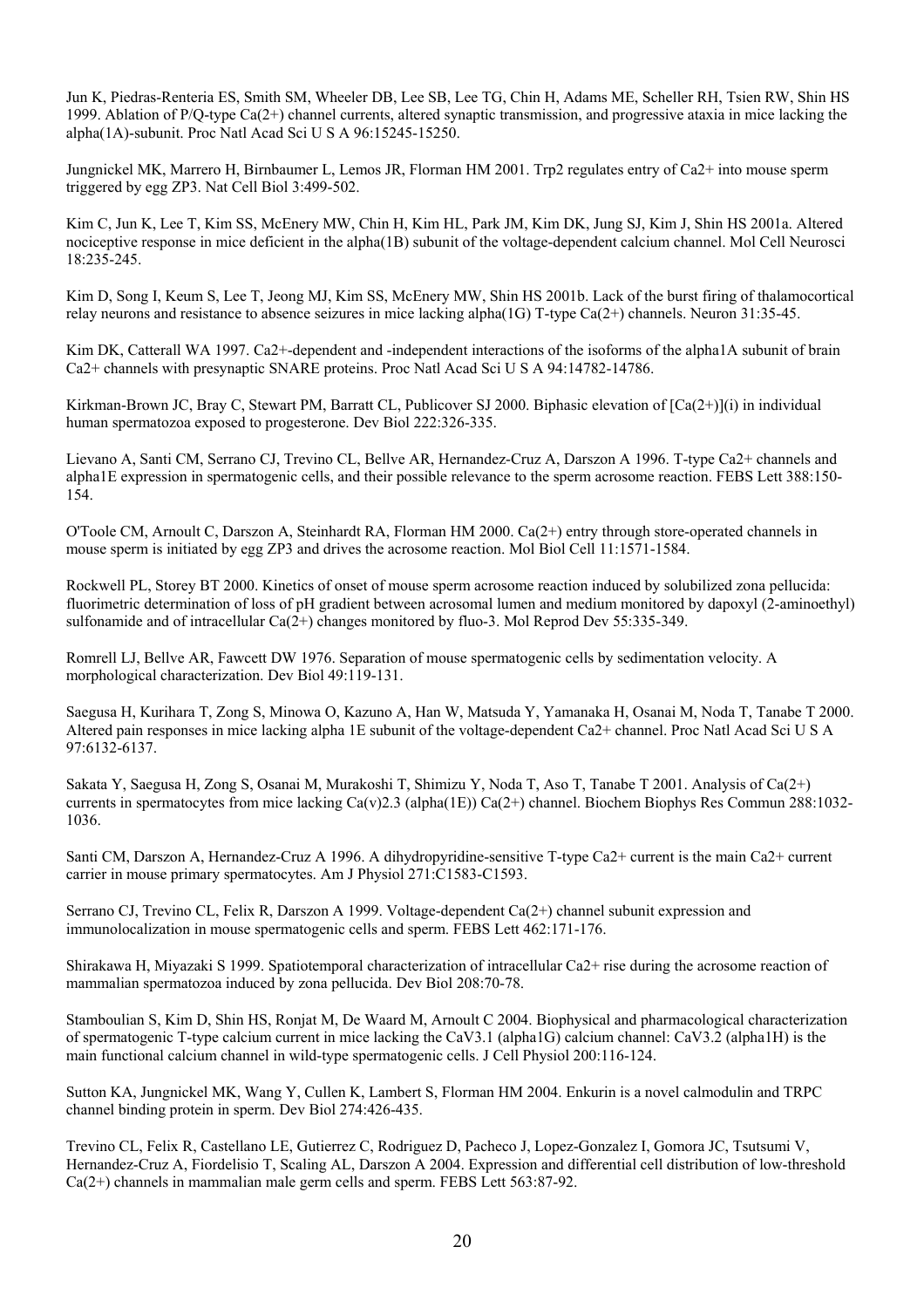Trevino CL, Serrano CJ, Beltran C, Felix R, Darszon A 2001. Identification of mouse trp homologs and lipid rafts from spermatogenic cells and sperm. FEBS Lett 509:119-125.

Walensky LD, Snyder SH 1995. Inositol 1,4,5-trisphosphate receptors selectively localized to the acrosomes of mammalian sperm. J Cell Biol 130:857-869.

Wennemuth G, Westenbroek RE, Xu T, Hille B, Babcock DF 2000. CaV2.2 and CaV2.3 (N- and R-type) Ca2+ channels in depolarization-evoked entry of Ca2+ into mouse sperm. J Biol Chem 275:21210-21217.

Westenbroek RE, Babcock DF 1999. Discrete regional distributions suggest diverse functional roles of calcium channel alpha1 subunits in sperm. Dev Biol 207:457-469.

Zhang D, Chen J, Saraf A, Cassar S, Han P, Rogers JC, Brioni JD, Sullivan JP, Gopalakrishnan M 2006. Association of CatSper1 or 2 with Cav3.3 leads to suppression of T-type calcium channel activity. J Biol Chem in press.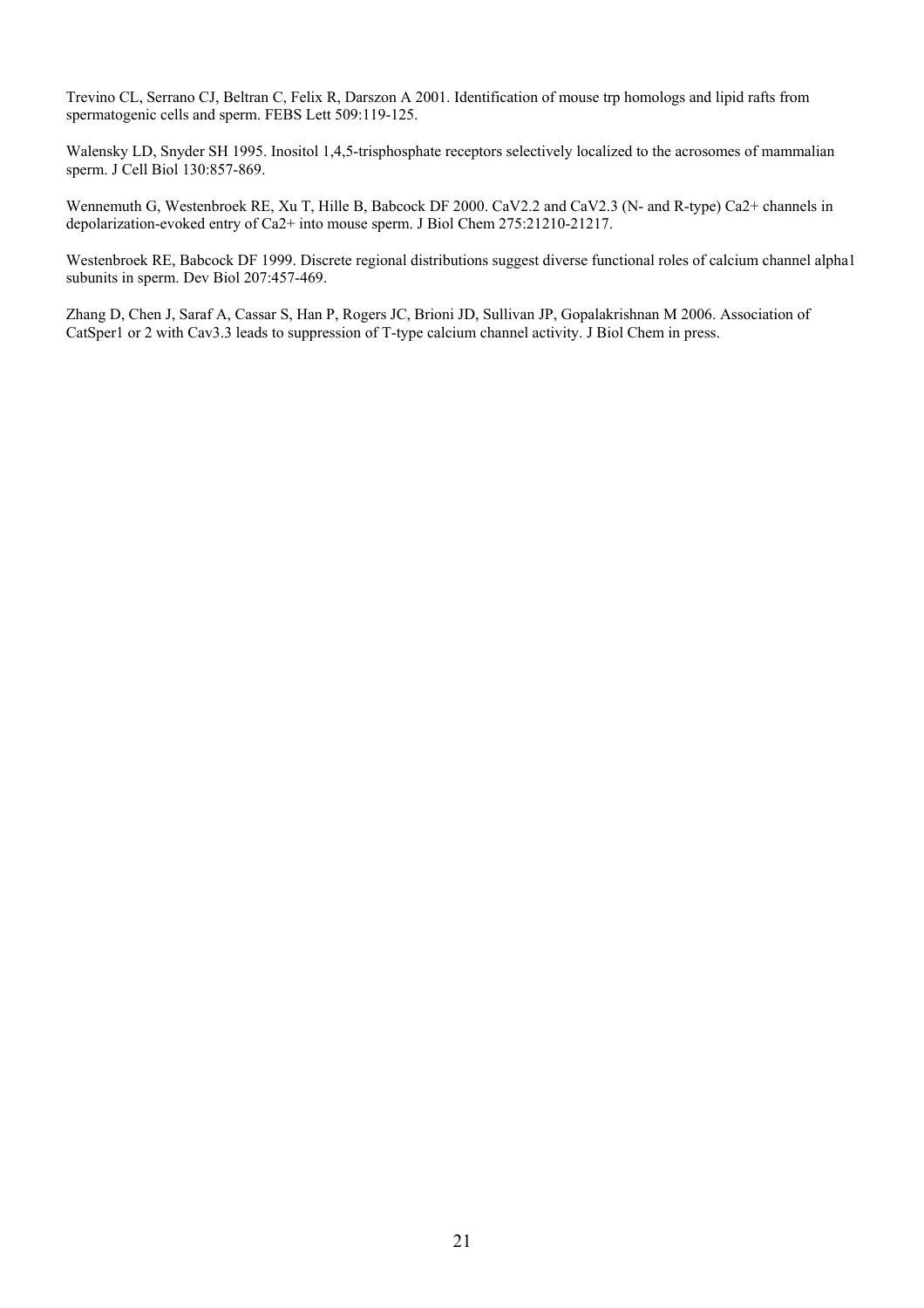### **FIGURE LEGENDS**

## **Figure 1. Inward calcium current in spermatogenic cells measured in the whole cell configuration of the patch-clamp technique.**

A. Current densities measured at the peak current, corresponding to a depolarization of a holding potential of -90 mV to a test potential of -20 mV in spermatogenic cells from wild type,  $C_{av}3.1$  and  $C_{av}3.2$ deficient mice. Results are expressed as mean  $\pm$  s.d. Above histrograms, n indicates the number of cells recorded.

B. Western blots of mouse testis membrane proteins obtained with anti- $Ca<sub>v</sub>3.2$  Ab. Membrane proteins were loaded on polyacrylamide gel and transferred to nitrocellulose. The apparent molecular size markers are indicated on the left. Antibody is from Santa-Cruz, USA.

C. Representative superimposed traces of inward current recorded in spermatogenic cells from wild type, Ca<sub>v</sub>3.1 or Ca<sub>v</sub>3.2 deficient mice. Holding potential -90 mV, test potentials from -60 mV to +30 mV, 10 mV increments.

### **Figure 2. Immunodetection and localization of**  $Cay3.2$  **channels in mature sperm cells.**

A. Western blot showing the presence of  $Cav3.2$  channels in mature sperm cells. The microsomes recovered by centrifugation after acrosome reaction of sperm from  $C_{av}3.2$  deficient animals (lanes 1 and 3) or wild-type OF1 animals (lanes 2, 4 and 5) were loaded on polyacrylamide gel and transferred to nitrocellulose. Lanes 1 and 2, antibody Ab-1169; lanes 3 and 4, antibody Ab-1025, lane 5 both antibodies. B. Specific antibody against  $Ca<sub>v</sub>3.2$  channel evidences a specific localization of  $Ca<sub>v</sub>3.2$  channels, at the base of the acrosome (red staining in control sperm). The staining is absent in sperm from  $C_{av}3.2$ deficient mice. The fluorescence and phase contrast pictures were superimposed to precisely localize the staining in relation to structures. The staining obtained in flagellum is unspecific since identical staining was observed in flagellum of wild type or  $Ca<sub>v</sub>3.2^{-1}$  sperm.

## **Figure 3. Ca<sub>V</sub>3.2 channels localization after capacitation and acrosome reaction.**

Double-staining with anti-Ca<sub>V</sub>3.2 antibody and with lectins from Pisum sativum conjugated to FITC (green), localized  $Ca<sub>V</sub>3.2$  channels and the acrosome matrix, respectively.

A. Capacitation does not modify  $Cav3.2$  staining (images of the right column): capacitated sperm cells displayed a staining at the base of the acrosome, identical to that observed on non capacitated sperm. B. Acrosome reacted sperm loose the  $Ca<sub>V</sub>3.2$  channel staining (images of the two left columns). AR is evidenced by the absence of PSA staining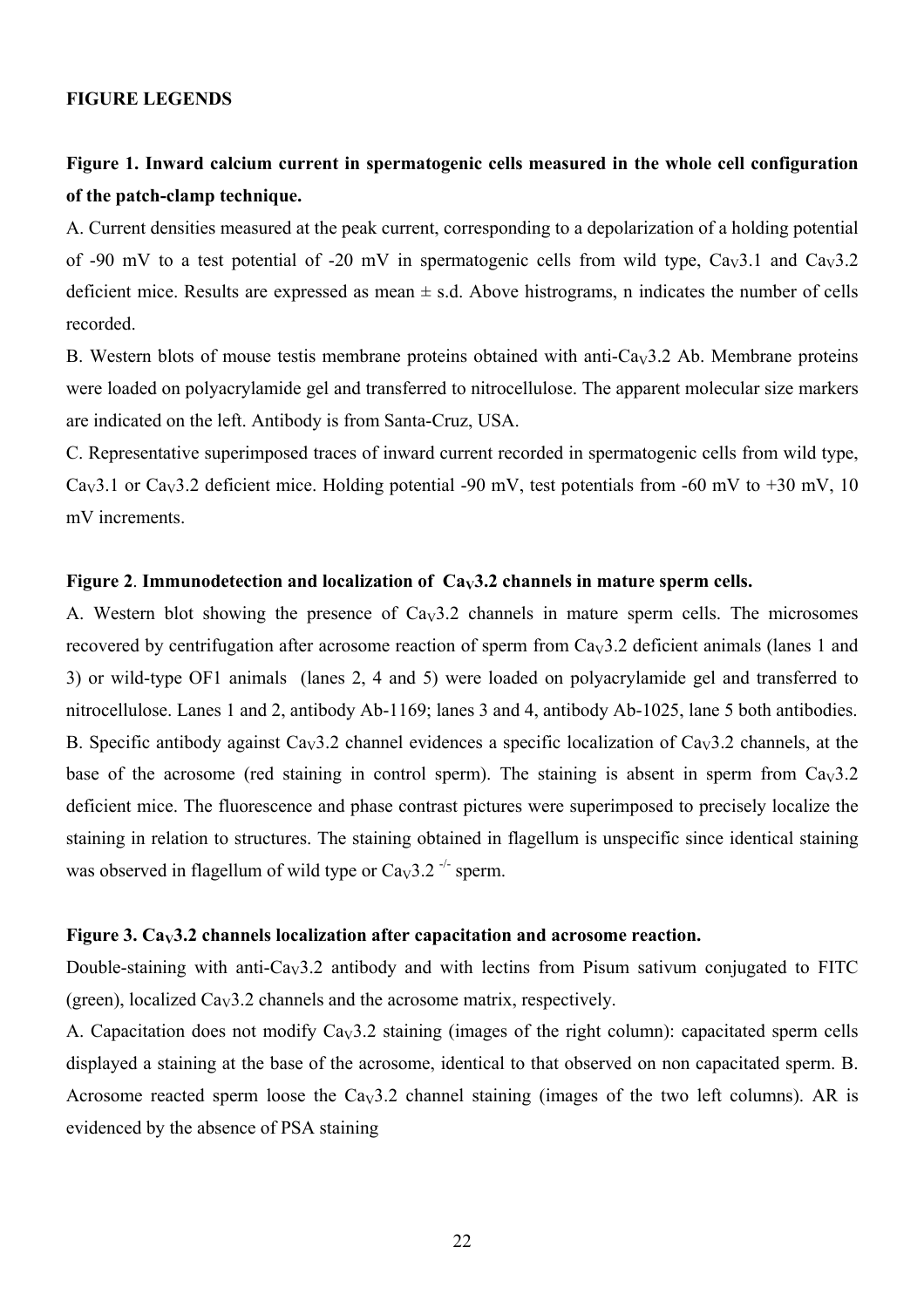## Figure 4. Comparison of high-K<sup>+</sup>-induced calcium signaling in sperm from wild type, Ca<sub>V</sub>3.1 or **CaV3.2 deficient animals.**

KCl-induced depolarization elicits a large calcium signaling in control sperm  $(\bullet, n=7)$  and a similar calcium signaling in sperm from  $Ca<sub>v</sub>3.1$  deficient animals ( $O$ , n=10). On the other hand, calcium signaling is reduced in sperm from Ca<sub>V</sub>3.2 deficient animals ( $\Box$ , n=13). Results are expressed as normalized mean intensities  $\pm$  s.d.

## **Figure 5. Comparison of calcium signaling induced by solubilized ZP in sperm from wild type or CaV3.2 deficient animals.**

A. Solubilized  $\text{ZP}(2 \text{ ZP}/\mu\text{L})$  elicits a fast calcium increase, followed by a calcium plateau in both control sperm ( $\bullet$ ) and sperm from Ca<sub>V</sub>3.2 deficient animals ( $\circ$ ). Acquisition rate, 1 Hz.

B. Characteristics of calcium signaling induced by solubilized ZP. Histograms showing the time to peak, the normalized maximum amplitude, and the time necessary to decrease the calcium peak by two  $(t_{1/2})$  for wild type (black bars, n=9) and for Ca<sub>V</sub>3.2<sup>-/-</sup> sperms (white bars, n=7). In our experimental conditions, peaks were reached in  $14.5 \pm 6.9$  sec and in  $11.4 \pm 3.9$  sec, normalized peak amplitudes were  $1.45 \pm 0.1$ and in  $1.47 \pm 0.3$  and the time necessary to decrease the calcium peak by two were  $66 \pm 35$  sec and in 62  $\pm$  52 sec in wild type and in Ca<sub>V</sub>3.2<sup>-/-</sup> sperms, respectively. Results are expressed as mean  $\pm$  s.d.

## Figure 6. Macroscopic reproduction parameters of Ca<sub>V</sub>3.1 and Ca<sub>V</sub>3.2 deficient animals.

A. Interval between mating and pups delivery in function of the different strains of mice.

B. Average litter size in function of the different strains of mice. Results are expressed as mean  $\pm$  s.d. Above histrograms, n indicates the number of litter studied.

## Figure 7. Testis weight and sperm count of Ca<sub>V</sub>3.2 deficient animals.

A t-test indicates that neither testis weight nor sperm count are different between wild type animals  $(n=6)$ and Ca<sub>V</sub>3.2<sup>-/-</sup> animals (n=6).

## **Figure 8. Cellular reproduction parameters of**  $Ca<sub>V</sub>3.1$  **and**  $Ca<sub>V</sub>3.2$  **deficient animals.**

A. Acrosome reaction induced by 5  $\mu$ M LNFP III-BSA of Ca<sub>V</sub>3.2 deficient mice and wild type mice.

The two left columns correspond to sperm incubated during 125 minutes in the capacitation medium, the two right columns correspond to sperm incubated first during 45 minutes in the capacitation medium, and subsequently in the presence of 5  $\mu$ M of LNFP III-BSA for an extra period of 80 minutes in the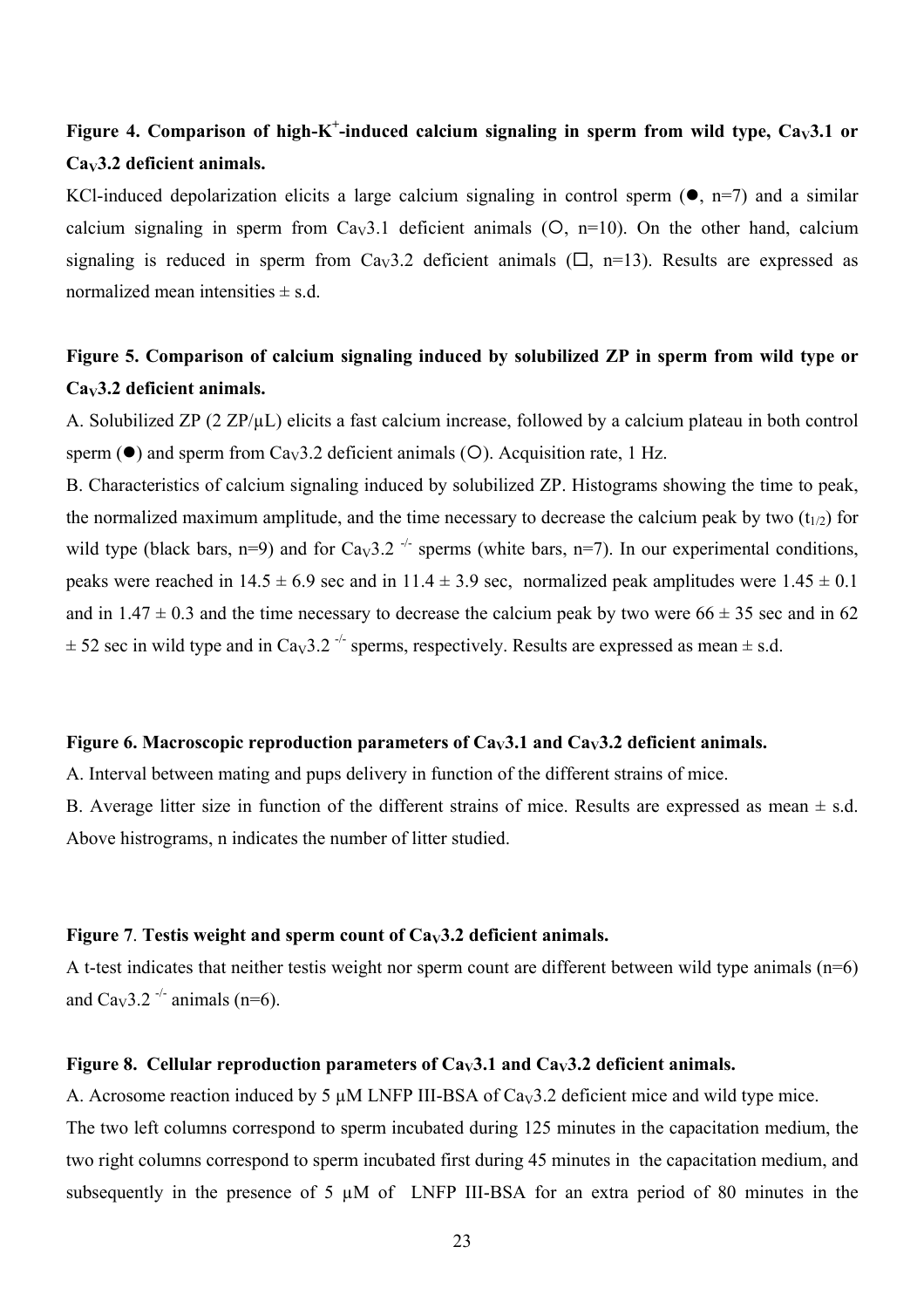capacitation medium. Mean  $\pm$  s.d. of 3 independent experiments. In each experiment, more than 150 sperm cells have been analyzed.

B. Sperm motility parameters of  $Ca<sub>V</sub>3.1$  and  $Ca<sub>V</sub>3.2$  deficient animals in comparison to wild type sperm. The motility parameters measured were: averaged path velocity (VAP); straight line velocity (VSL); curvilinear velocity (VCL); amplitude of lateral head displacement (ALH); beat cross frequency (BCF); straightness (STR); linearity (LIN). Black columns: control sperm cells, light grey columns: sperm cells from  $Cay3.1$  null mice and dark grey columns: sperm cells from  $Cay3.2$  null mice. Results are expressed as mean  $\pm$  s.d.

## Figure 9. No evidence for the presence of Ca<sub>V</sub>3.1 channel in mouse sperm.

A. Immunostaining with anti-Ca<sub>V</sub>3.1 antibody from Alomone on two types of mature sperm: control sperm (OF1) and  $Cav3.1$  deficient sperm.

B. Western Blot with anti-Ca<sub>V</sub>3.1 Alomone antibody (upper panel). The specificity of the antibody was checked on HEK-293 cells transiently transfected with plasmids containing  $C_{av}3.1$  versus non transfected cell. A polyacrilamide gel, loaded with the identical protein amounts as used for the Western Blot, was stained with coomassie blue, to indicate the protein loading (lower panel).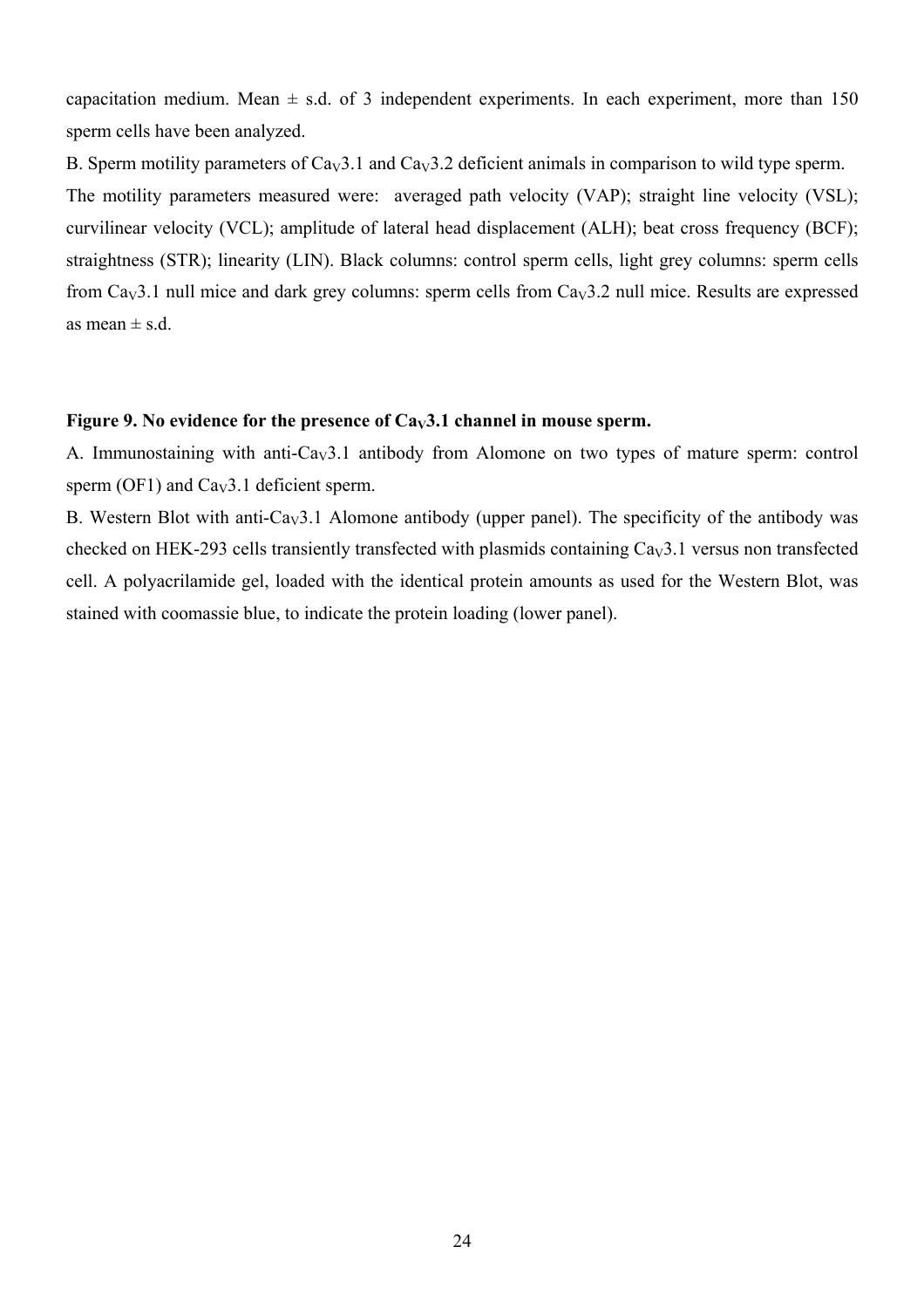



Wild type pachytene spermatocyte





 $Ca<sub>v</sub>3.2<sup>-/-</sup>$  pachytene spermatocyte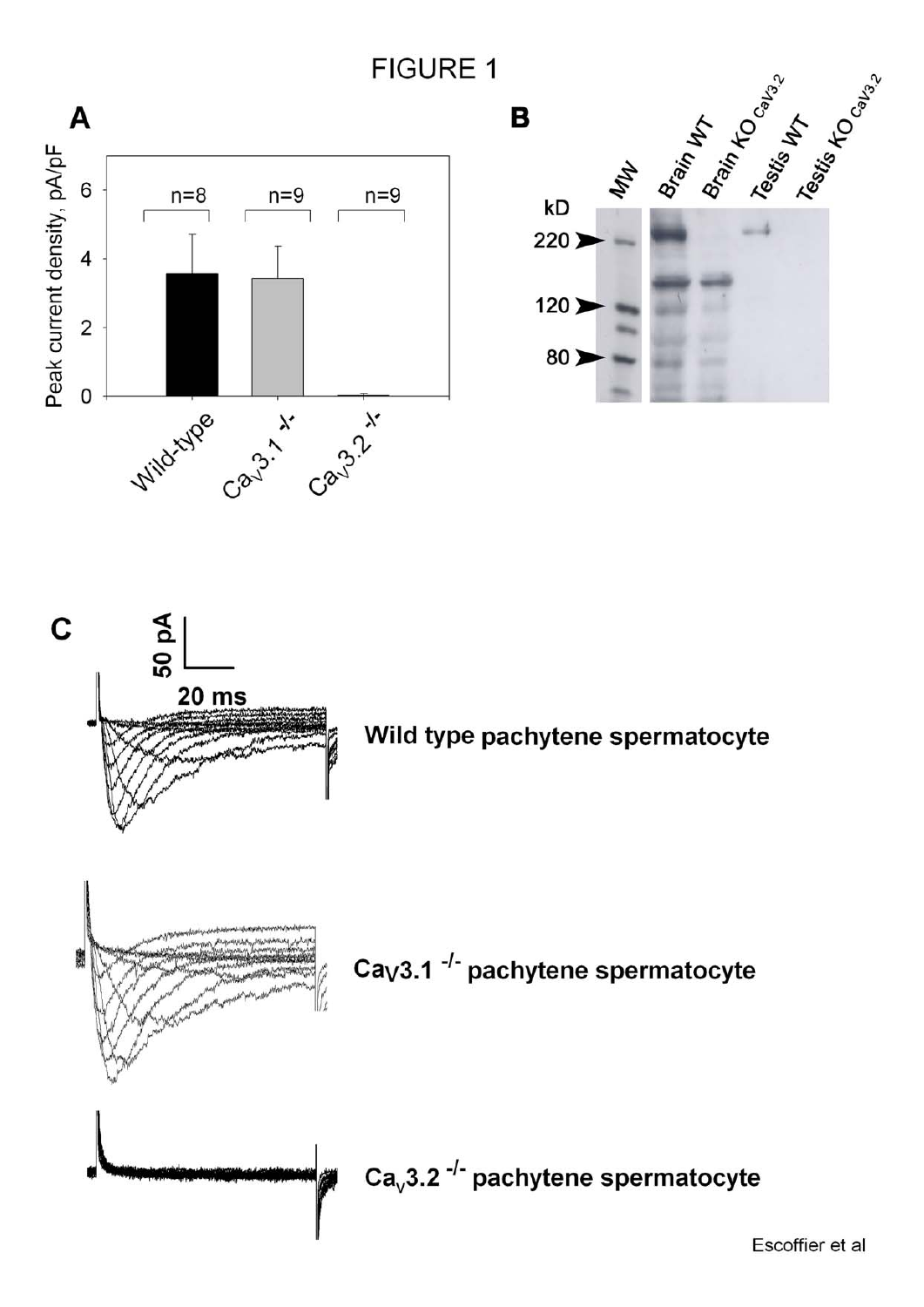Figure 2





 $Ca<sub>v</sub>3.2$  -/- sperm



Escoffier et al.

 $\blacktriangle$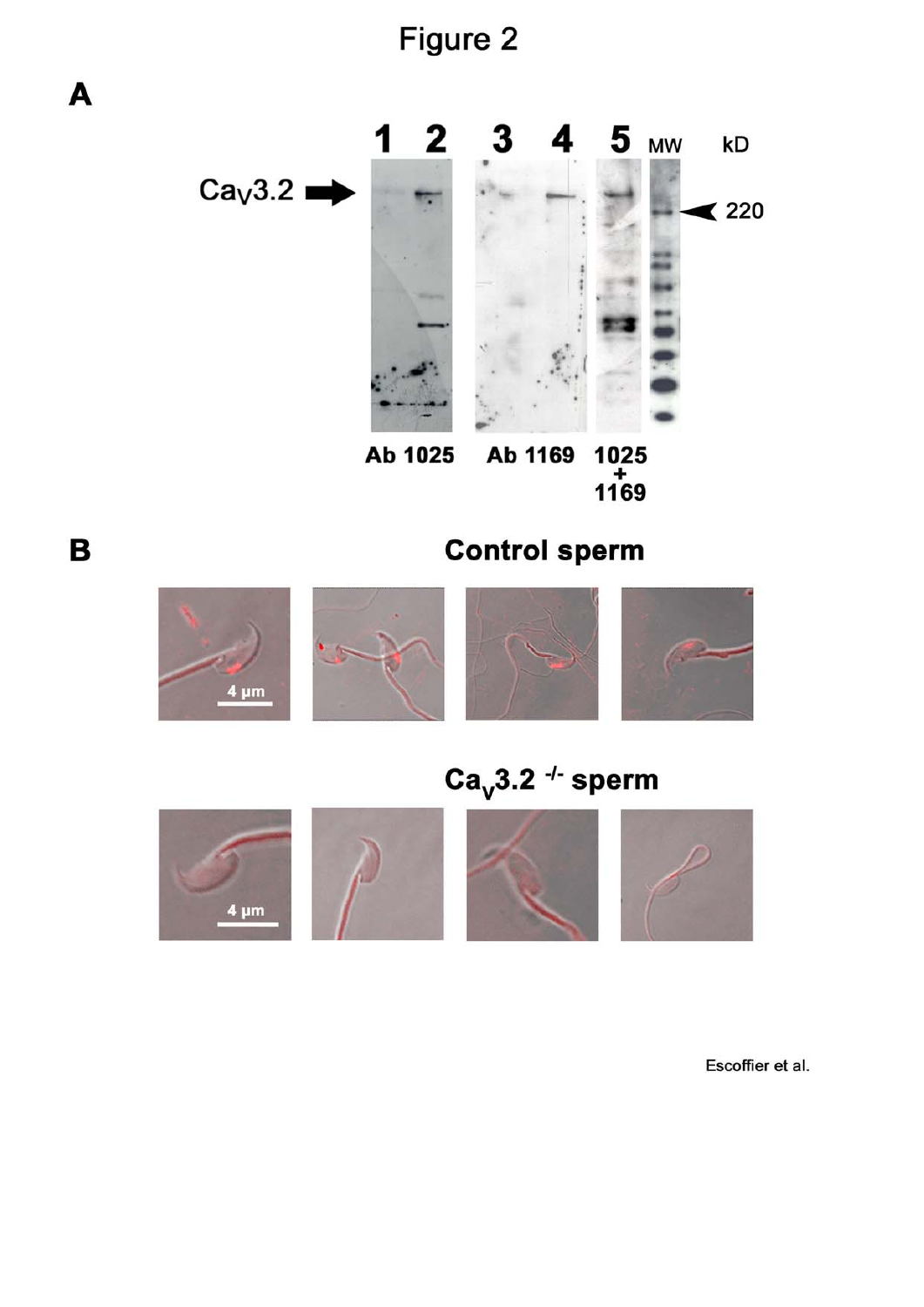

 $\mathbf B$ **Acrosome reacted** sperm

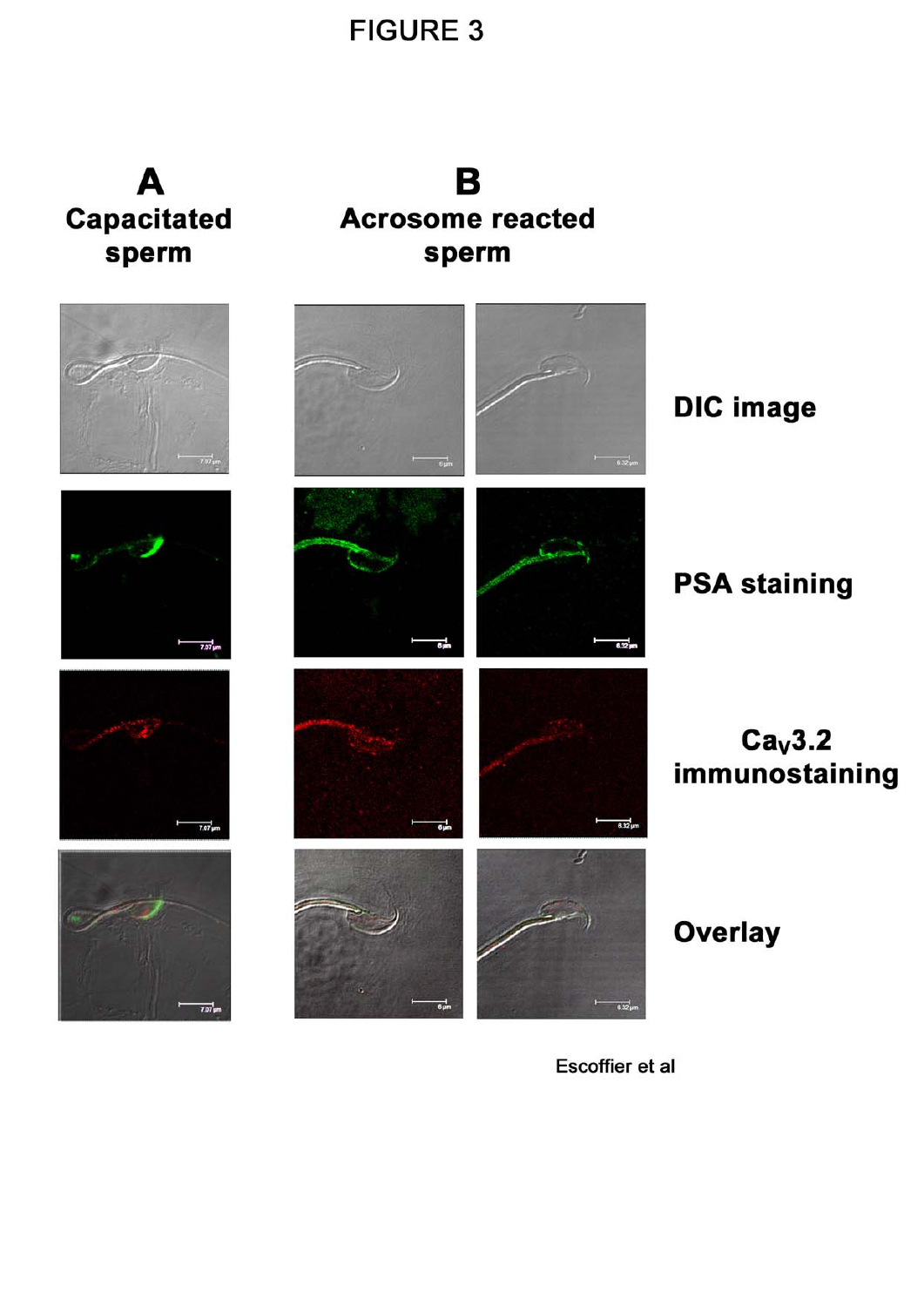**KCI, 115 mM** 

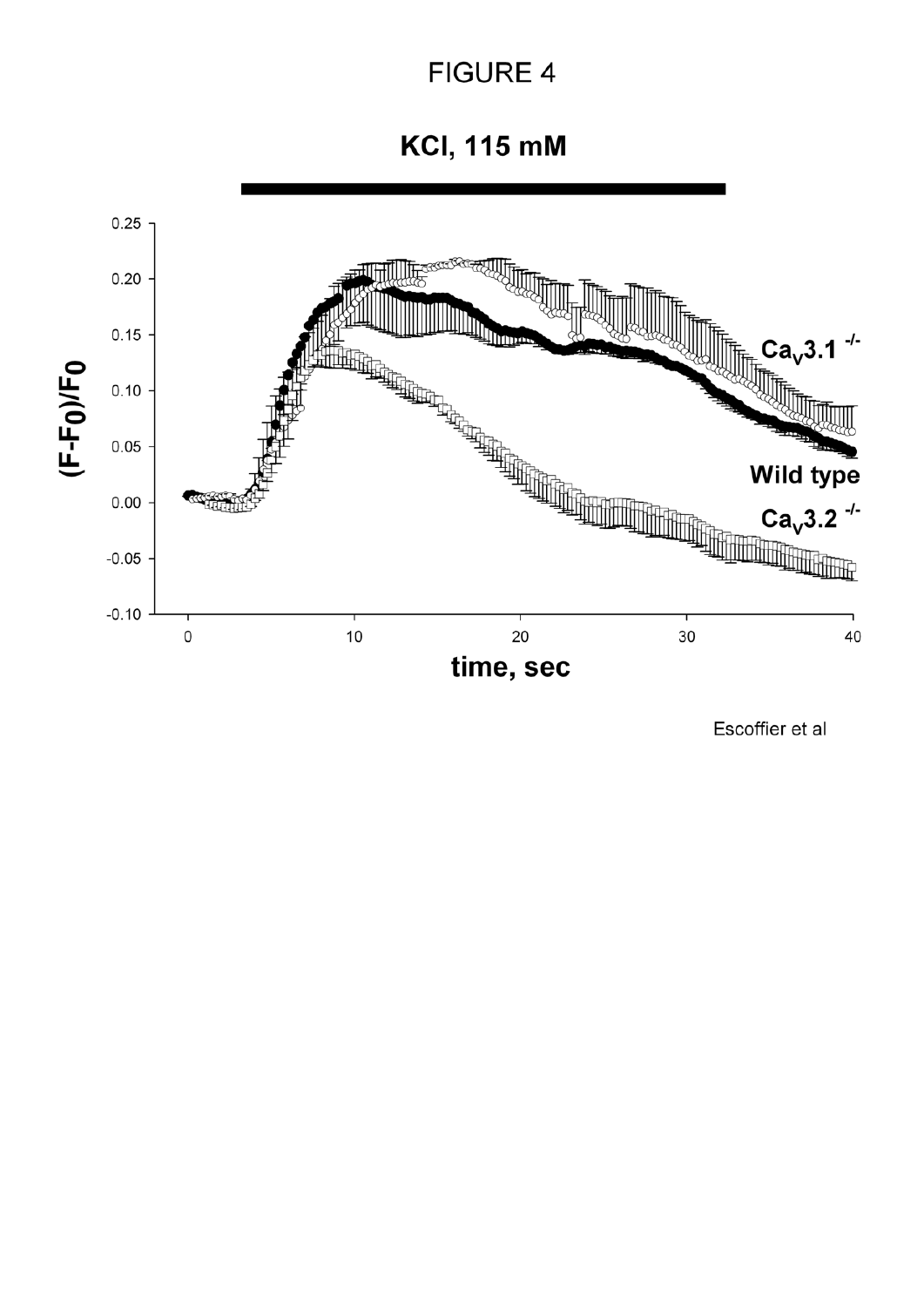

# $\overline{B}$

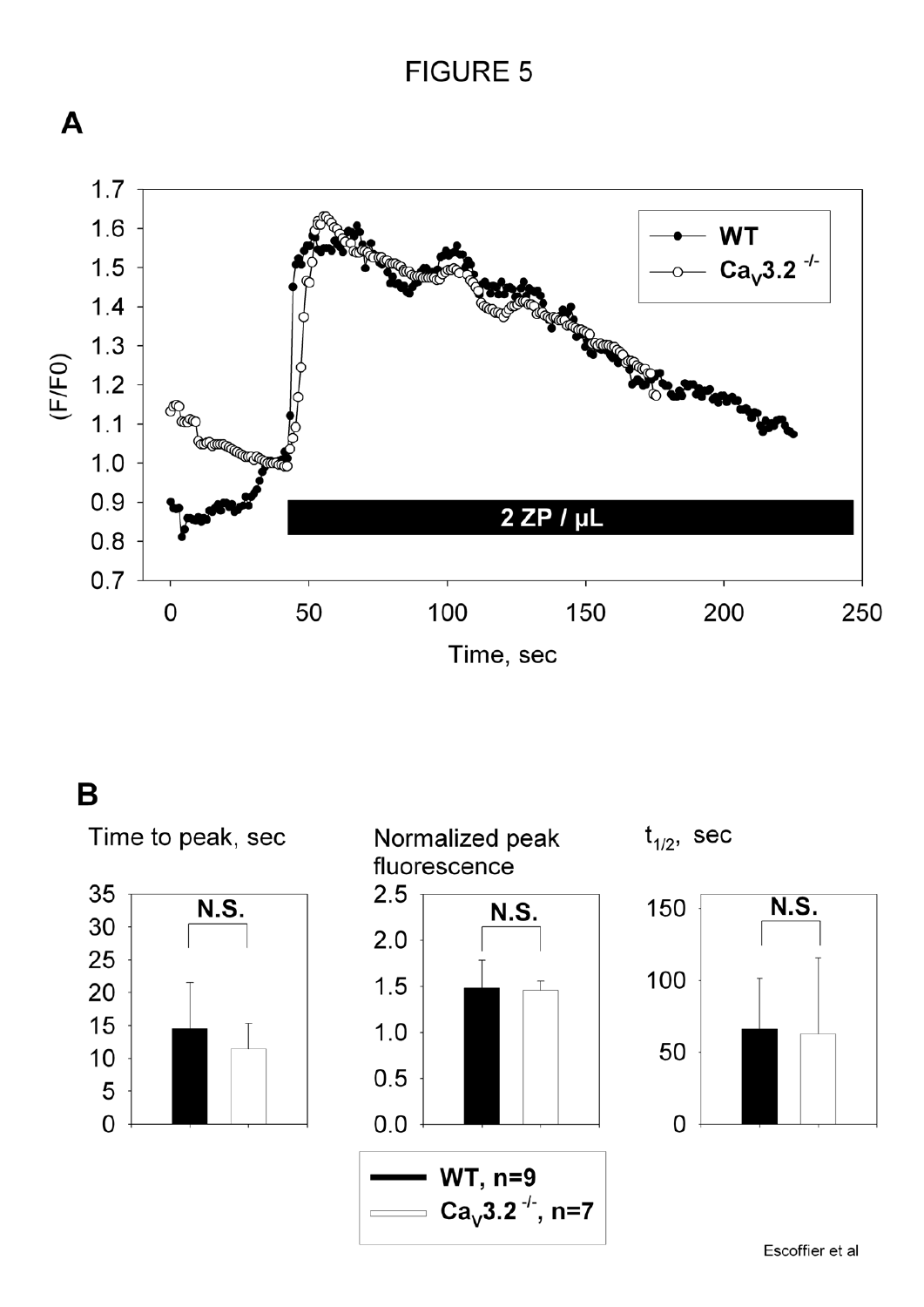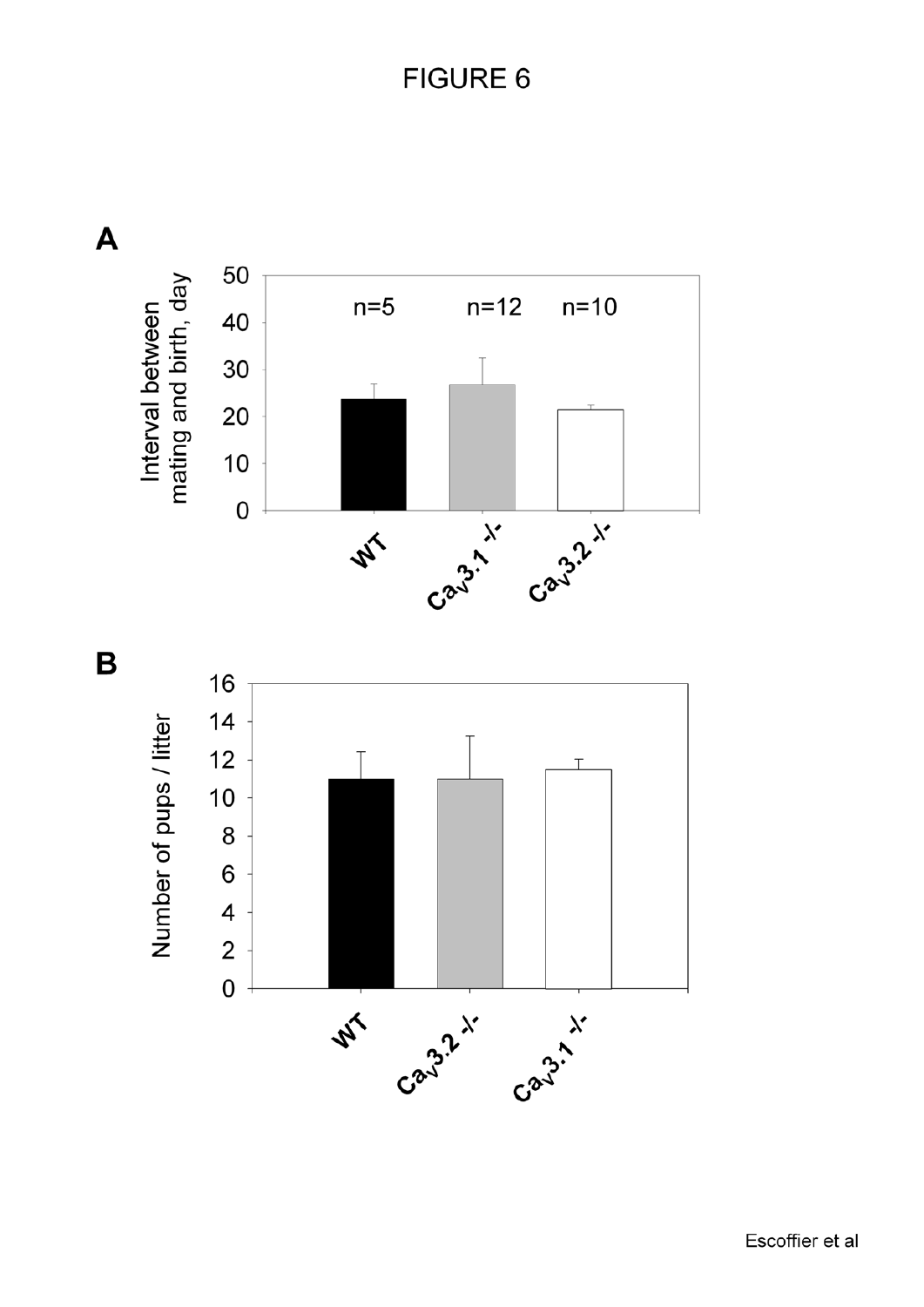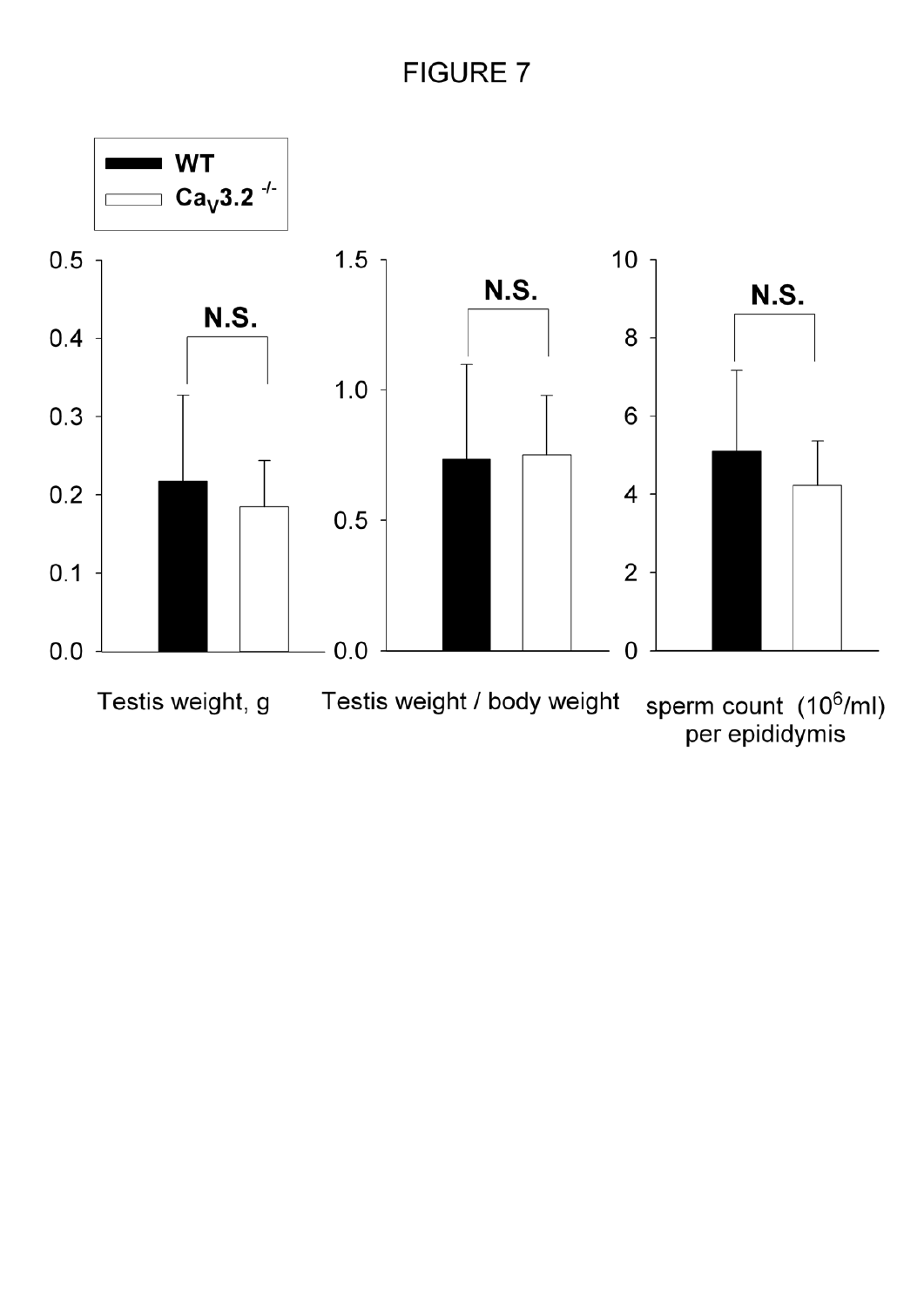